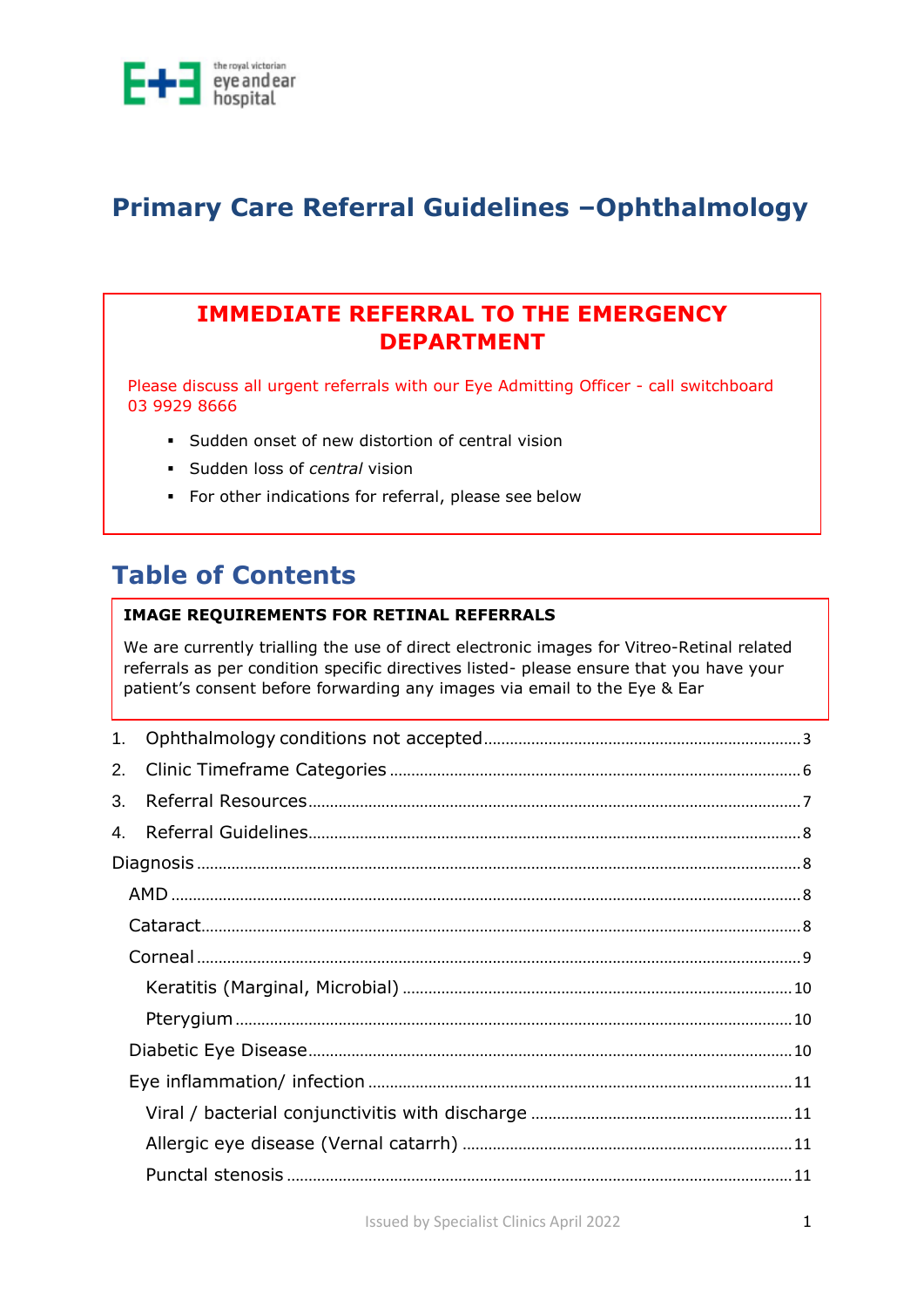

| Significant increased Intraocular Pressure (IOP) ≥26 mmHg 14 |
|--------------------------------------------------------------|
|                                                              |
|                                                              |
|                                                              |
|                                                              |
|                                                              |
|                                                              |
|                                                              |
|                                                              |
|                                                              |
|                                                              |
|                                                              |
|                                                              |
|                                                              |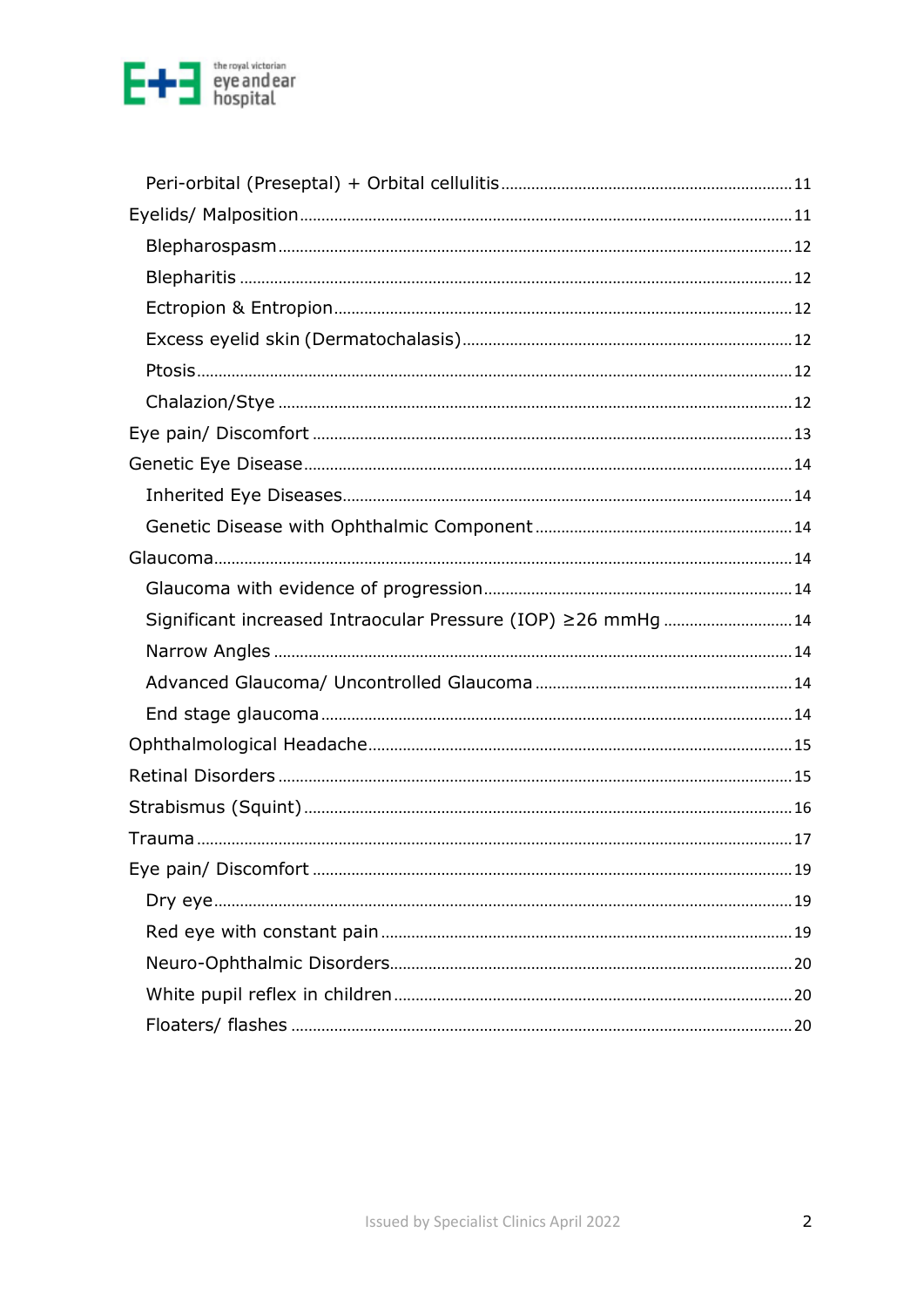

## <span id="page-2-0"></span>**1. Ophthalmology conditions not accepted**

The following conditions are not routinely seen at The Royal Victorian Eye and Ear Hospital and may be appropriately managed by a local ophthalmologist or optometrist until they reach the clinical thresholds identified in these Referral Guidelines.

| <b>Condition</b>                                        | <b>Description</b>                                                                                                                                                                                                                          |
|---------------------------------------------------------|---------------------------------------------------------------------------------------------------------------------------------------------------------------------------------------------------------------------------------------------|
| <b>Age-related Macular</b><br><b>Degeneration (AMD)</b> | • AMD for review<br>• Family history but asymptomatic<br>• Retinal Pigment Epithelial changes (previously<br>called dry AMD)<br>$\cdot$ Drusen<br>• Patients receiving anti-VEGF treatment already in<br>the community including interstate |
| <b>Blepharitis</b>                                      | • Chronic (not severe)<br>• Itchy eyes<br>• No lid or corneal changes<br>• Without an Optometric/Ophthalmic report                                                                                                                          |
| <b>Blocked Nasolacrimal Duct</b>                        | • Child less than 2 years old                                                                                                                                                                                                               |
| <b>Cataract</b>                                         | • Without an Optometric/Ophthalmic report<br>◆ BCVA in affected eye ≤6/9 (some exceptions)<br>• Congenital Cataract in a child <18yrs old<br>• Patient does not want surgery                                                                |
| <b>Chalazion</b>                                        | • Present less than 8 weeks and no other contraindications<br>• Child less than 2 years old                                                                                                                                                 |
| <b>Conjunctivitis</b>                                   | • No other signs or symptoms<br>• With mild symptoms<br>• Without an Optometric/Ophthalmic Report                                                                                                                                           |
| <b>Cosmetic Contact Lens</b>                            | • New or replacement                                                                                                                                                                                                                        |
| <b>Diabetes</b>                                         | • Newly diagnosed or established for fundus exam<br>(screening), including during pregnancy<br>• Non-proliferative (background) diabetic retinopathy<br>(minimal-mild)                                                                      |
| <b>Driving Assessment</b>                               | • All vision assessments for the suitability of driving to be<br>completed by community optometrist or ophthalmologist                                                                                                                      |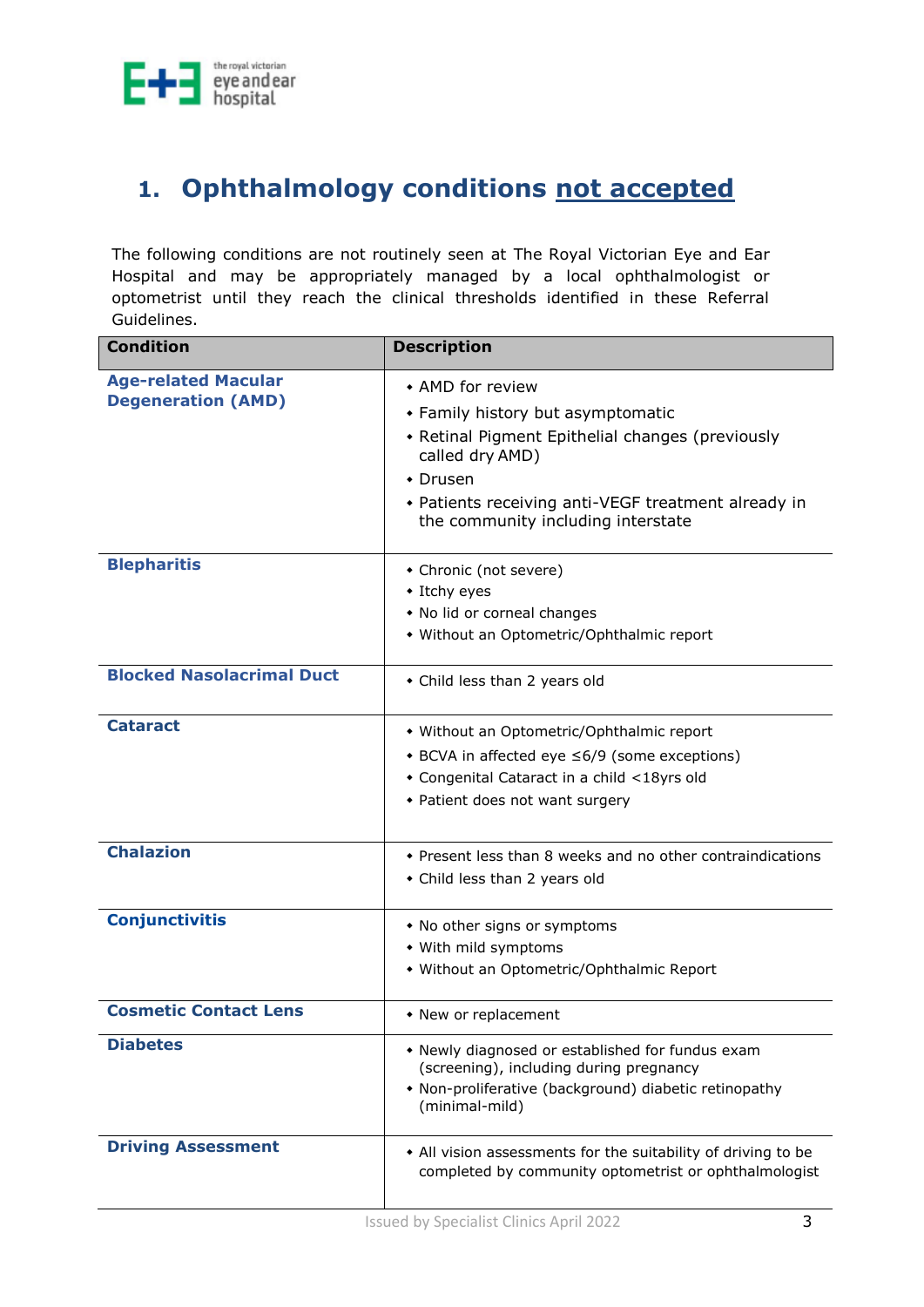

| <b>Condition</b>                               | <b>Description</b>                                                                                                                                                                                                                   |  |  |
|------------------------------------------------|--------------------------------------------------------------------------------------------------------------------------------------------------------------------------------------------------------------------------------------|--|--|
| Dry eyes                                       | • Longstanding<br>• Without an Optometric/Ophthalmic report                                                                                                                                                                          |  |  |
| <b>Entropion/ Ectropion</b>                    | • No corneal involvement or lid irritation                                                                                                                                                                                           |  |  |
| Epiphora (watery eye)                          | • Child less than 2 years old<br>• Intermittent watery<br>• Blocked tear duct<br>• Without Optometric/Ophthalmic report                                                                                                              |  |  |
| <b>Epiretinal membrane</b>                     | * Asymptomatic VA 6/9 or better and no significant<br>distortion                                                                                                                                                                     |  |  |
| <b>Excess Eyelid Skin</b><br>(Dermatochalasis) | • Not obscuring line of sight (excess skin of upper eyelids<br>with skin NOT resting on the lashes in straight ahead<br>gaze and therefore NOT obscuring line of sight)                                                              |  |  |
| <b>Flashes</b>                                 | • With associated history of migraine                                                                                                                                                                                                |  |  |
| <b>Floaters</b>                                | • Longstanding with no other symptoms                                                                                                                                                                                                |  |  |
| <b>Genetic Eye Conditions</b>                  | • Without an Optometric/Ophthalmic report                                                                                                                                                                                            |  |  |
| <b>Headaches</b>                               | • When reading<br>• Migraine with no ophthalmic symptoms<br>Tension headaches with no ophthalmic symptoms<br>٠                                                                                                                       |  |  |
| <b>Itchy eyes</b>                              | • Longstanding<br>$\bullet$ Children<br>Without an Optometric/Ophthalmic Report                                                                                                                                                      |  |  |
| <b>Narrow Angles</b>                           | • Without an Optometric/Ophthalmic Report                                                                                                                                                                                            |  |  |
| <b>Neuro-Ophthalmology</b>                     | Non-existing RVEEH patients will be forwarded to<br>٠<br>the Alfred Hospital Neuro-Ophthalmology Unit<br>(unless under 18yrs of age)<br>Including: Optic Neuritis, diplopia, sudden ptosis,<br>٠<br>papilloedema, BIH, pupil defects |  |  |
| <b>Oculoplastics</b>                           | • Dermatochalasis NOT affecting vision                                                                                                                                                                                               |  |  |
| <b>Pharmaceutical toxicity</b>                 | • Baseline check prior to commencement of Ethambutol or<br>Plaquenil<br>• Review of Ethambutol toxicity (or suspected)                                                                                                               |  |  |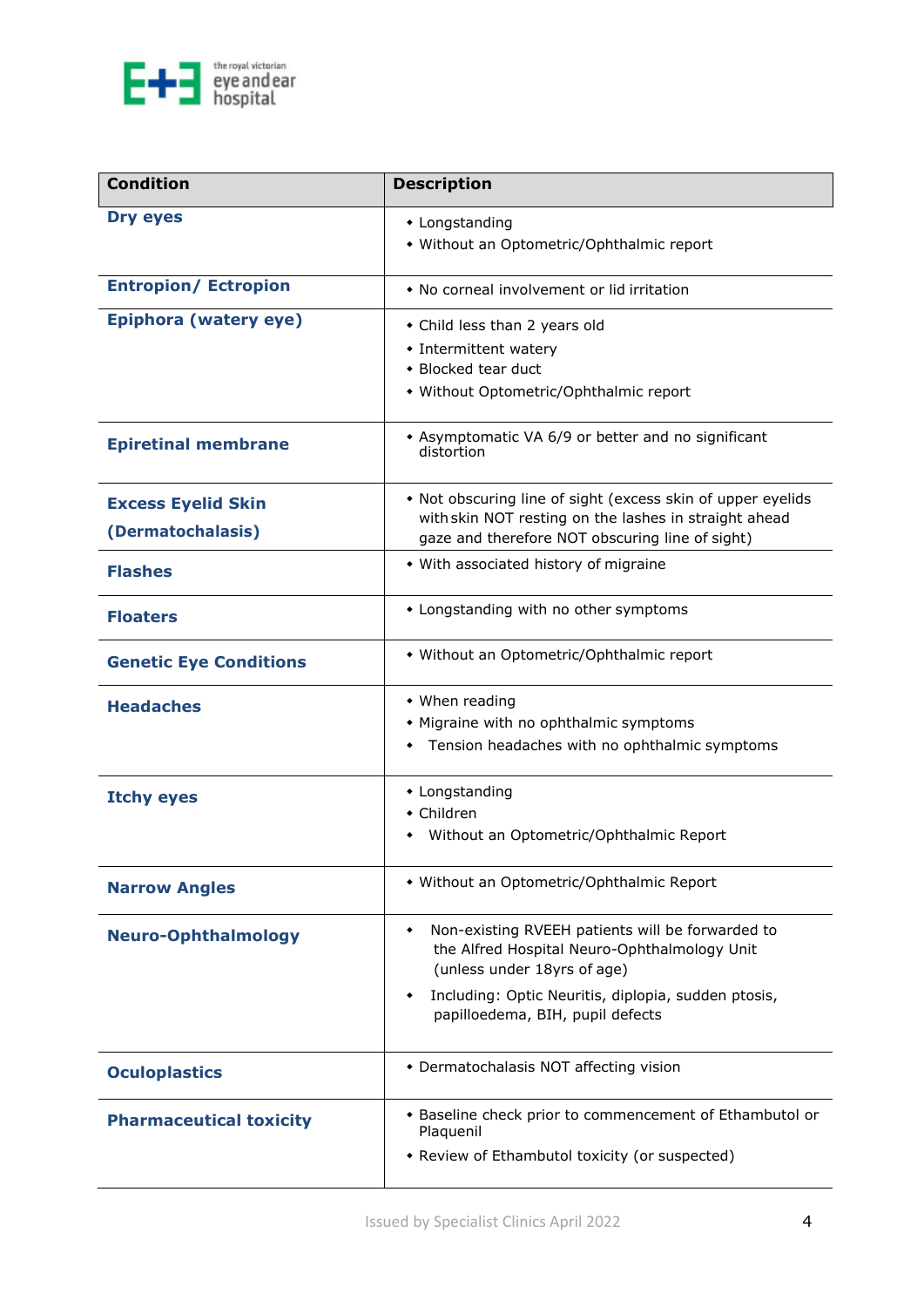

| <b>Condition</b>                   | <b>Description</b>                                                                                               |
|------------------------------------|------------------------------------------------------------------------------------------------------------------|
| <b>Prosthesis / Artificial Eye</b> | • Scleral shell contact lens                                                                                     |
|                                    | • Review of existing Prosthesis                                                                                  |
|                                    | • Replacement of lost or damaged prosthesis                                                                      |
| <b>Pterygium/ Pingueculum</b>      | • Asymptomatic and does not require surgery                                                                      |
| <b>Ptosis</b>                      | • Child under 2 years old                                                                                        |
| <b>Red eye</b>                     | $\bullet$ Chronic                                                                                                |
|                                    | • No associated visual loss                                                                                      |
| <b>Refraction</b>                  | • For glasses check                                                                                              |
|                                    | • Refractive laser surgery                                                                                       |
|                                    | • Blurred vision check                                                                                           |
| <b>Retinal</b>                     | • Asymptomatic Epiretinal Membrane (ERM - stablenon-<br>sight threatening retinal disease which is asymptomatic) |
| <b>Toxoplasmosis</b>               | $\bullet$ Inactive                                                                                               |
| <b>Trichiasis</b>                  | • With no corneal involvement                                                                                    |
|                                    | * Removal of eyelash in primary health care sector                                                               |
| <b>Visual Field Assessment</b>     | • Post stroke or other known neurological/neurosurgical<br>condition                                             |
|                                    | • Estermann (for driving assessment)                                                                             |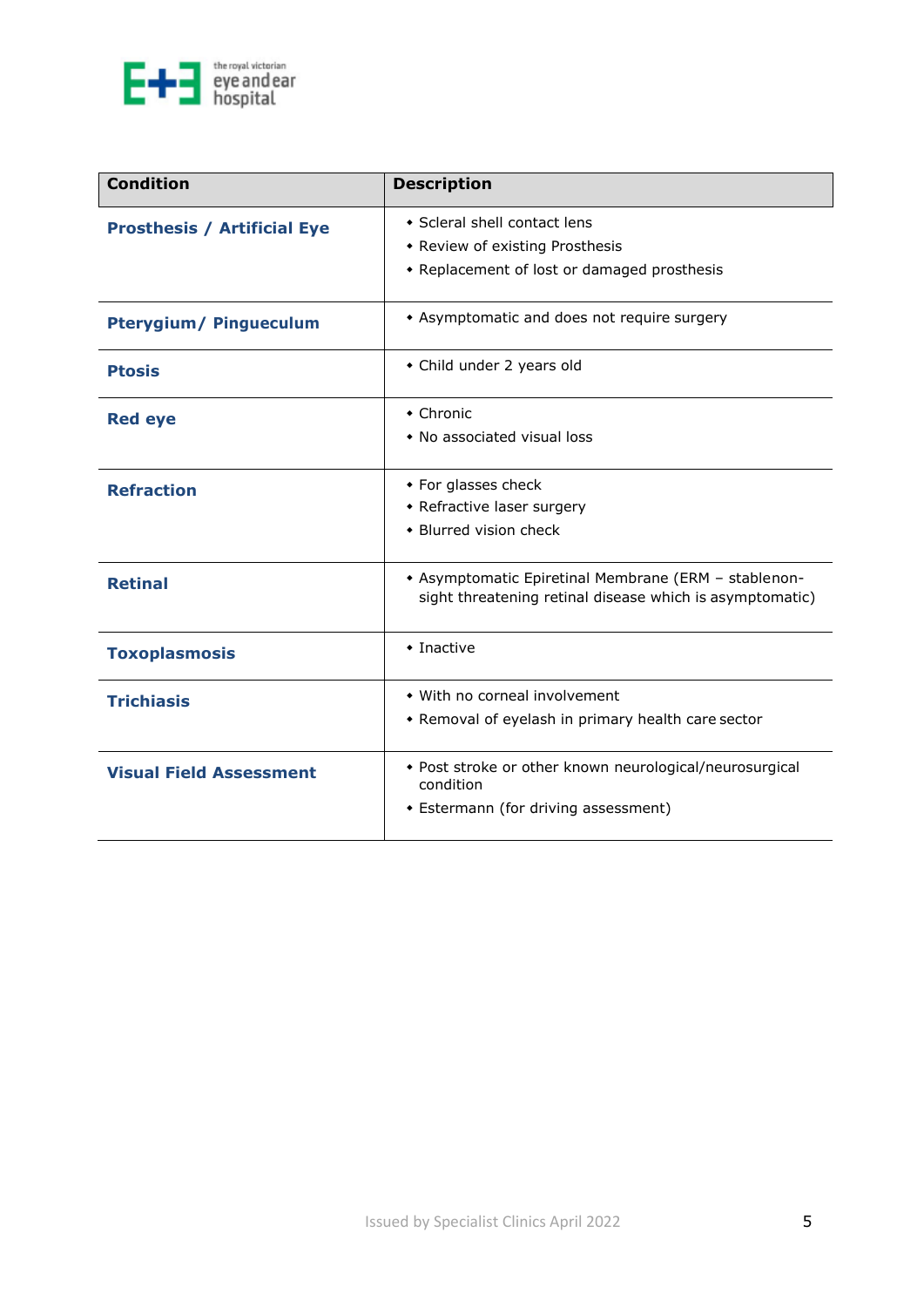

## <span id="page-5-0"></span>**2. Clinic Timeframe Categories**

The following table gives an indication of the timeframe within patients of different acuity are expected to be seen.

| <b>Category</b>                                          | <b>Definition</b>                                                                                                                                                                                                                 |  |
|----------------------------------------------------------|-----------------------------------------------------------------------------------------------------------------------------------------------------------------------------------------------------------------------------------|--|
| Emergency                                                | A patient whose condition is identified from referral details<br>as having an acute sight or life-threatening condition where<br>immediate medical or surgical intervention is required                                           |  |
|                                                          | Discuss with the Admitting Officer in the<br><b>Emergency Department - call switch on 03 9929</b><br>8666 - to confirm immediate referral to the<br><b>Emergency Department</b>                                                   |  |
| Urgent: (within 1 week)<br>Waiting list: Category 1A     | A patient whose condition is identified from referral details<br>as having the potential to deteriorate quickly to the point<br>that it may become an emergency.                                                                  |  |
| Urgent: (1 week to 30 days)<br>Waiting list: Category 1B | A patient whose condition is identified from referral details as<br>having the potential to deteriorate quickly, with significant<br>consequences for health and quality of life, if not managed<br>promptly.                     |  |
| Routine (30-90 days)<br>Waiting list: Category 2         | A patient whose condition is identified from referral details as<br>causing some pain, dysfunction or disability, but which is not<br>likely to deteriorate quickly or become an emergency.                                       |  |
| Routine: (90-365 days)<br>Waiting list: Category 3       | Patients whose condition is identified from referral details<br>as being unlikely to deteriorate quickly and does not have<br>the potential to become an emergency.                                                               |  |
| Primary Care - not accepted                              | Patients whose condition is identified from referral<br>details as requiring primary care, and not reaching the<br>threshold criteria for the hospital's specialist services.<br>Refer to the Primary Care Management Guidelines. |  |
|                                                          | Patients over 45 years of age should have regular eye<br>examinations with an ophthalmologist/optometrist every<br>three years.                                                                                                   |  |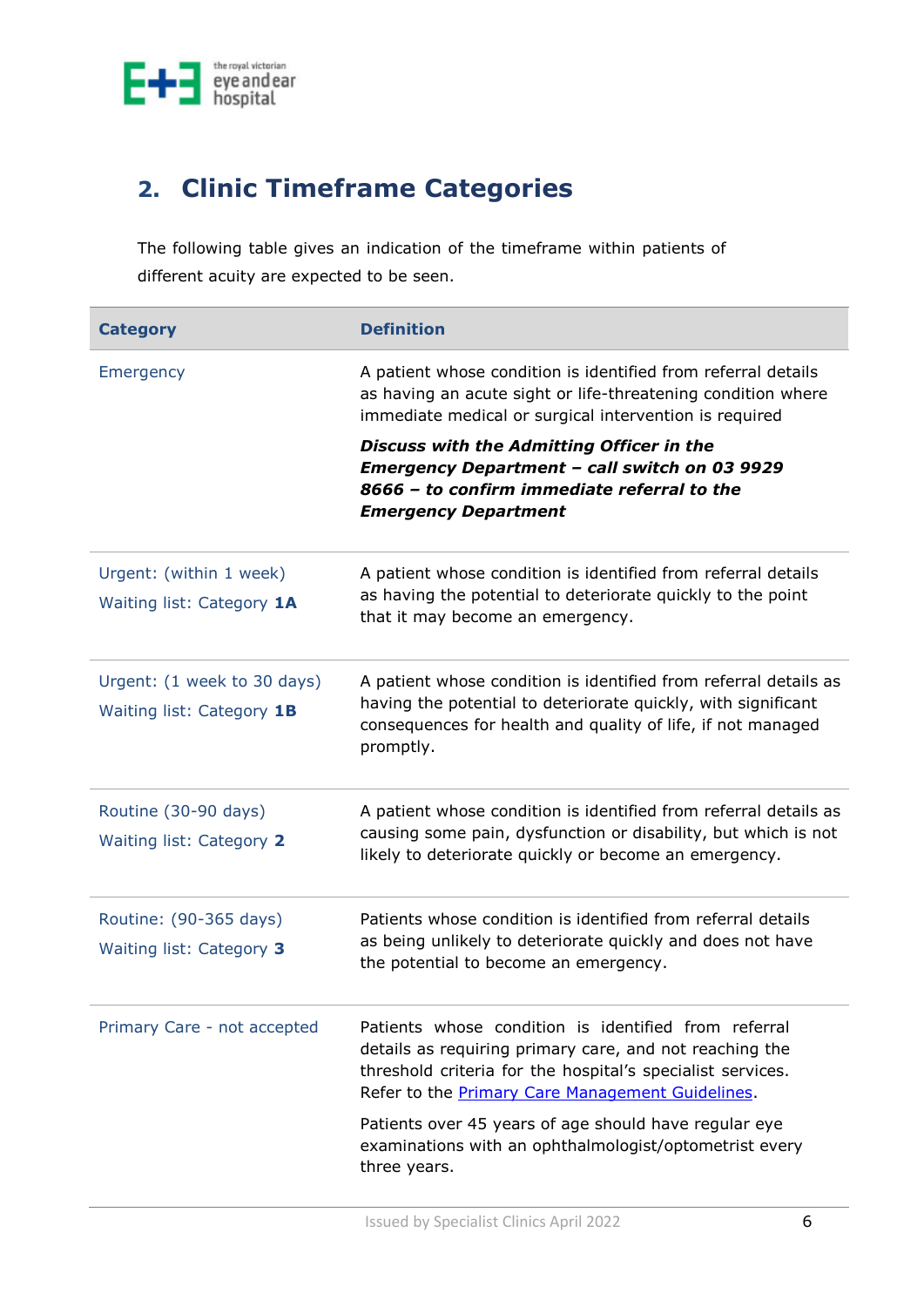

### <span id="page-6-0"></span>**3. Referral Resources**

In order to triage accurately to the most appropriate specialist clinic, within a clinically suitable timeframe, it is critical that we receive accurate and detailed referral information. In some cases, this **may require a report from local ophthalmologists or optometrists within the last 3 months**.

If available, email an OCT with the patient's name and date of birth on the image for all referrals for macular conditions to

[vruelectronicimages@eyeandear.org.au](mailto:vruelectronicimages@eyeandear.org.au). Please ensure you have the patient's consent to email the image.

The referring GP must include:

- Clear statement of symptoms
- Duration of problem
- Functional impact
- $\leftarrow$  Risk factors
- Date of last eye examination (within last 3 months) include report
- Current diagnostic report from Optometrist or private Ophthalmologist if indicated in the referral guidelines

These guidelines are not designed to assist with a definitive diagnosis, but rather to identify key clinical thresholds requiring referral to the Eye and Ear Hospital for specialist diagnosis.

If the GP is unable to ascertain the clinical information required to identify the thresholds, this can be obtained from an Ophthalmologist or Optometrist.

#### **Ophthalmologist and Optometrist directory**

 Local ophthalmologists and optometrists can be located at <https://about.healthdirect.gov.au/>

(Type in 'Suburb/Town or Postcode' > Select the 'Practitioner' tab > Select Ophthalmologist or Optometrist in 'Specialty' > Select 'Site search' for clinics or 'Practiti[oner Search' for specific people\).](https://www.optometry.org.au/gps-health-care-professional/gps)

- Optometrists can also be located through <https://www.optometry.org.au/gps-health-care-professional/gps>
- Ophthalmologists can also be located through https:/[/ranzco.edu](https://ranzco.edu/)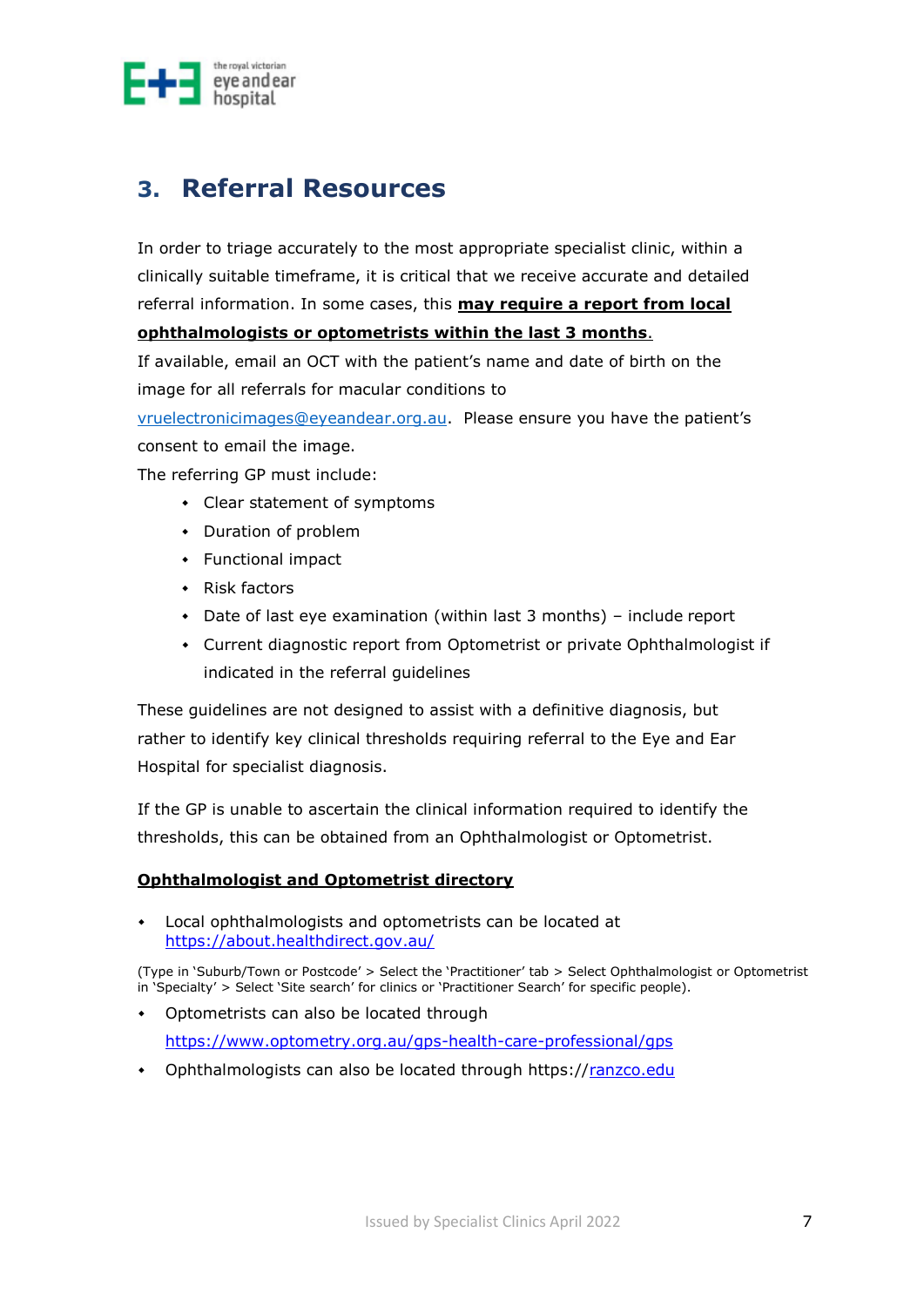

# <span id="page-7-0"></span>**4. Referral Guidelines**

<span id="page-7-3"></span><span id="page-7-2"></span><span id="page-7-1"></span>

|                                                                                                                                                                            | <b>Threshold Criteria/</b>                                                                                                                                                                                                                                                                                                                                                 | <b>Tertiary Care</b>                                                                                                            |
|----------------------------------------------------------------------------------------------------------------------------------------------------------------------------|----------------------------------------------------------------------------------------------------------------------------------------------------------------------------------------------------------------------------------------------------------------------------------------------------------------------------------------------------------------------------|---------------------------------------------------------------------------------------------------------------------------------|
| <b>Diagnosis</b>                                                                                                                                                           | <b>Referral Guidelines</b>                                                                                                                                                                                                                                                                                                                                                 | <b>Management at the Eye</b><br>and Ear                                                                                         |
| <b>AMD</b><br>Evaluation                                                                                                                                                   | <b>Threshold Criteria/Referral Guidelines</b>                                                                                                                                                                                                                                                                                                                              | <b>Tertiary Care Management</b>                                                                                                 |
| Choroidal<br>Neovascularization<br>(CNV), also known as<br>Wet AMD<br>Blurred or<br>distorted central<br>vision<br><b>Amsler</b> grid<br>showing central<br>vision changes | • Optometrist/Ophthalmologist report including<br>VA, refraction & retinal examination<br>performed in the last 3 months<br>• New Patients will only receive 3 anti-<br>VEGF treatments at the Eye and Ear<br>• Patients already receiving anti- VEGF<br>treatment in the community will not be<br>accepted as a patient at the Eye and Ear to<br>continue this management | • Prompt treatment to<br>preserve central vision                                                                                |
| <b>Cataract</b><br>Evaluation                                                                                                                                              | <b>Threshold Criteria/Referral Guidelines</b>                                                                                                                                                                                                                                                                                                                              | <b>Tertiary Care Management</b>                                                                                                 |
| <b>Best Corrected Visual</b><br>Acuity (BCVA) - with<br>distance glasses                                                                                                   | • Optometrist/ophthalmologist report<br>including best corrected visual acuity, type<br>of cataract, refraction and dilated retinal<br>examination performed in the last 3<br>months                                                                                                                                                                                       | Cataract Surgery:<br>Surgical removal of the<br>$\blacklozenge$<br>natural lens and<br>implantation of an Intra-<br>ocular Lens |
|                                                                                                                                                                            | Refer:                                                                                                                                                                                                                                                                                                                                                                     |                                                                                                                                 |
|                                                                                                                                                                            | • Worse than or equal to 6/12 BCVA in<br>cataract affected eye                                                                                                                                                                                                                                                                                                             |                                                                                                                                 |
|                                                                                                                                                                            | • Symptomatic cortical or posterior-<br>subcapsular cataract regardless of vision                                                                                                                                                                                                                                                                                          |                                                                                                                                 |
|                                                                                                                                                                            | • Worse than 6/9 vision and a professional<br>driver                                                                                                                                                                                                                                                                                                                       |                                                                                                                                 |
|                                                                                                                                                                            | • Only functional eye                                                                                                                                                                                                                                                                                                                                                      |                                                                                                                                 |
|                                                                                                                                                                            | • Functional impacts of symptoms on daily<br>activities including impact on work, study or<br>carer role                                                                                                                                                                                                                                                                   |                                                                                                                                 |
|                                                                                                                                                                            | • Patients confirms they want surgery                                                                                                                                                                                                                                                                                                                                      |                                                                                                                                 |
|                                                                                                                                                                            | Provide if available:                                                                                                                                                                                                                                                                                                                                                      |                                                                                                                                 |
|                                                                                                                                                                            | • If unable to visualise the retina during the<br>eye assessment                                                                                                                                                                                                                                                                                                           |                                                                                                                                 |
|                                                                                                                                                                            | • If person is a commercial driver                                                                                                                                                                                                                                                                                                                                         |                                                                                                                                 |
|                                                                                                                                                                            | • If the person is a carer                                                                                                                                                                                                                                                                                                                                                 |                                                                                                                                 |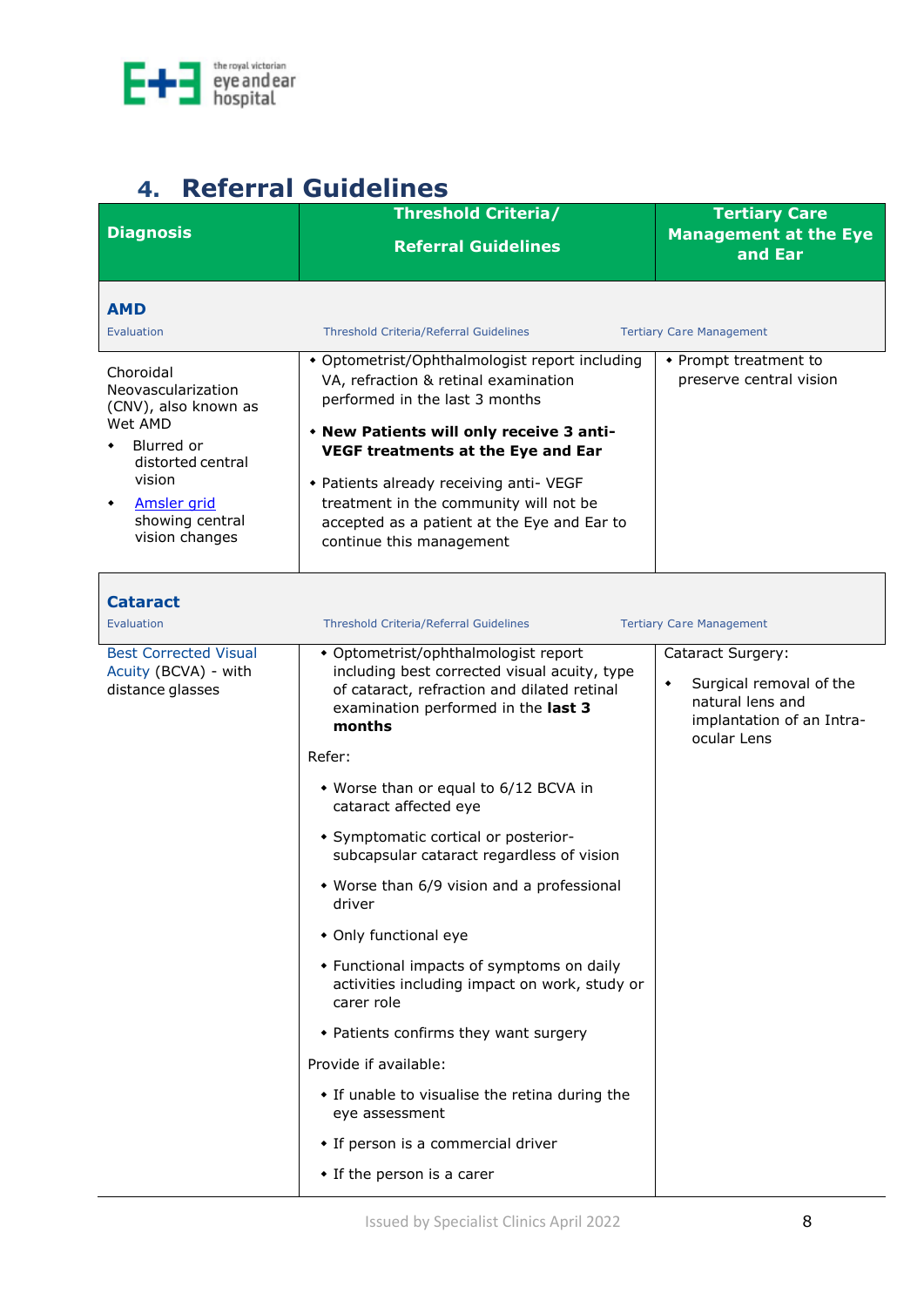

<span id="page-8-0"></span>

| <b>Posterior Capsular</b><br>Opacity<br>Symptomatic<br>Reduced<br>visual acuity<br>as compared<br>to $1/12$ post-<br>Cataract<br>surgery | • If the person is a falls risk<br>• If the person identifies as Aboriginal or<br><b>Torres Strait Islander</b><br>• Optometrist/Ophthalmologist report<br>including VA, refraction & retinal<br>examination performed in the last 3 months                                           | YAG Laser capsulotomy<br>$\blacklozenge$                                       |
|------------------------------------------------------------------------------------------------------------------------------------------|---------------------------------------------------------------------------------------------------------------------------------------------------------------------------------------------------------------------------------------------------------------------------------------|--------------------------------------------------------------------------------|
| Glare bothersome                                                                                                                         |                                                                                                                                                                                                                                                                                       |                                                                                |
| <b>Corneal</b><br><b>Evaluation</b>                                                                                                      | Threshold Criteria/ Referral Guidelines                                                                                                                                                                                                                                               | <b>Tertiary Care Management</b>                                                |
| Corneal decompensation<br>Bullous keratopathy<br>Endothelial<br>keratopathy                                                              | Optometrist/Ophthalmologist report<br>$\bullet$<br>performed in the last 3 months<br>Refer urgently<br>٠                                                                                                                                                                              | Medical or surgical<br>٠<br>management of corneal<br>disease                   |
| Corneal graft rejection                                                                                                                  | Optometrist/Ophthalmologist report<br>٠<br>performed in the last 3 months<br>Refer urgently<br>٠                                                                                                                                                                                      | Medical management<br>٠                                                        |
| Fuch's dystrophy                                                                                                                         | Optometrist/Ophthalmologist report<br>۰<br>performed in the last 3 months<br>With corneal decompensation and<br>٠<br>bullae- Refer urgently                                                                                                                                           | Medical management<br>۰                                                        |
| Keratoconus                                                                                                                              | With hydrops Refer urgently<br>$\blacklozenge$<br>With progression for treatment, needs<br>٠<br>optometrist/ophthalmologist report to<br>include best corrected visual acuity and<br>refraction (shows evidence of<br>progression with past refractions and/or<br>corneal topography) | Management with<br>contact lenses<br><b>Corneal Cross Linking</b><br>$\bullet$ |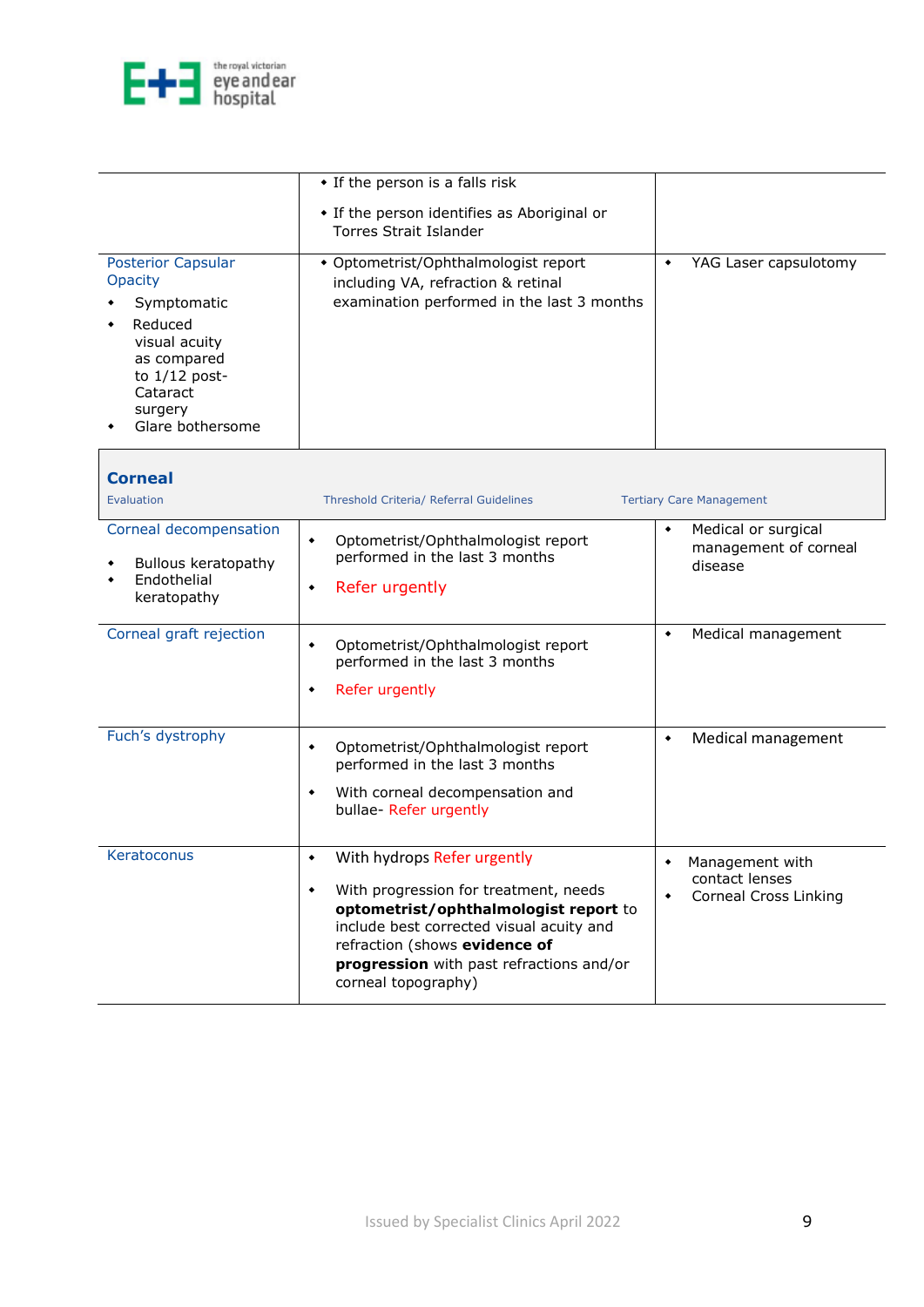

<span id="page-9-0"></span>

| Keratitis (Marginal,<br>Microbial)<br>Red eye, Foreign<br>body sensation,<br>photophobia,<br>epiphora, blurred<br>vision | Optometrist/Ophthalmologist report<br>performed in the last 3 months<br>Refer immediately to ED<br>٠ | Medical or surgical<br>٠<br>treatment of<br>keratitis to reduce<br>pain and improve<br>vision |
|--------------------------------------------------------------------------------------------------------------------------|------------------------------------------------------------------------------------------------------|-----------------------------------------------------------------------------------------------|
| Pterygium<br>symptomatic                                                                                                 | Red / irritated / distorting vision<br>Patient wants surgery                                         | Surgical removal<br>+/-conjunctival<br>grafting                                               |

<span id="page-9-2"></span><span id="page-9-1"></span>

| <b>Diabetic Eye Disease</b>                                                                    |                                                                                                                                                                                                                                                                                                                                                                                                                                                                                                                                                                                                                                                                                                                           |                                                                                                                      |
|------------------------------------------------------------------------------------------------|---------------------------------------------------------------------------------------------------------------------------------------------------------------------------------------------------------------------------------------------------------------------------------------------------------------------------------------------------------------------------------------------------------------------------------------------------------------------------------------------------------------------------------------------------------------------------------------------------------------------------------------------------------------------------------------------------------------------------|----------------------------------------------------------------------------------------------------------------------|
| Evaluation                                                                                     | Threshold Criteria/ Referral Guidelines                                                                                                                                                                                                                                                                                                                                                                                                                                                                                                                                                                                                                                                                                   | <b>Tertiary Care Management</b>                                                                                      |
| <b>Diabetic Retinopathy</b><br>Diabetic Macular Oedema<br>(DMO)<br><b>Vitreous Haemorrhage</b> | Optometrist or Ophthalmologist report<br>۰<br>including best corrected visual acuity,<br>refraction, and retinal assessment<br>performed in the last 3 months.<br>Refer:<br>$\bullet$<br>Moderate - severe non-<br>$\circ$<br>proliferative diabetic retinopathy<br>Proliferative diabetic retinopathy<br>$\circ$<br>Provide if available:<br>Type of diabetes, duration of disease<br>٠<br>Any previous eye treatments e.g.<br>٠<br>retinal laser, surgery, intravitreal<br>injections<br>Optical coherence tomography (OCT)<br>٠<br>result<br>Recent HbA1c result<br>٠<br>Fasting lipid results<br>٠<br>Blood pressure readings<br>٠<br>If the person identifies as Aboriginal or<br>٠<br><b>Torres Strait Islander</b> | Medical, Laser and<br>۰<br>Surgical<br>management of<br>diabetic<br>retinopathy for the<br>preservation of<br>vision |
| Diabetes with sudden<br>Loss of Vision                                                         | Refer immediately to ED<br>٠                                                                                                                                                                                                                                                                                                                                                                                                                                                                                                                                                                                                                                                                                              | Medical<br>$\bullet$<br>management                                                                                   |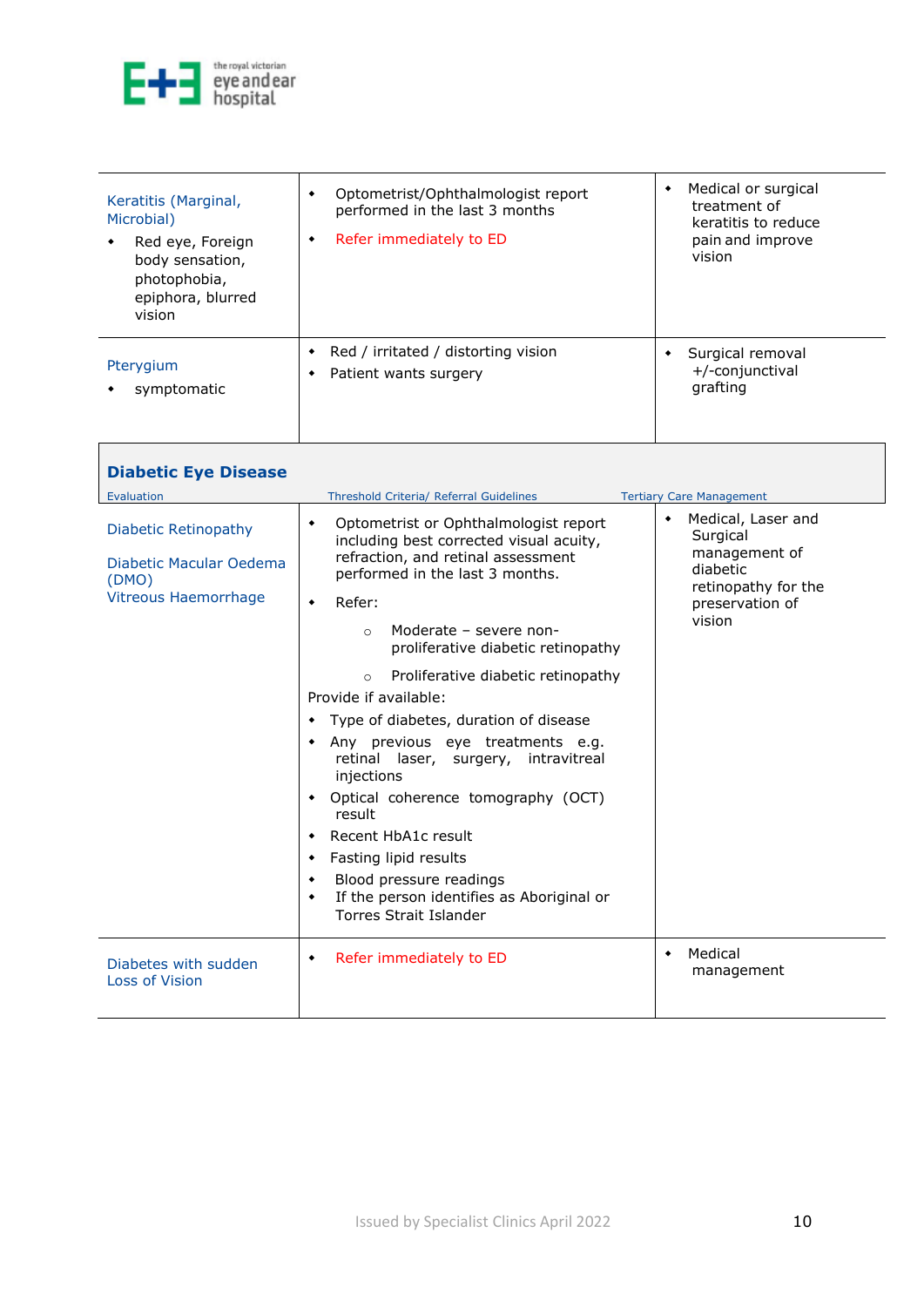

<span id="page-10-2"></span><span id="page-10-1"></span><span id="page-10-0"></span>

| Eye inflammation/ infection                                                                                                                                                                                                                                                |                                                                                                                                                                                                               |                                              |  |
|----------------------------------------------------------------------------------------------------------------------------------------------------------------------------------------------------------------------------------------------------------------------------|---------------------------------------------------------------------------------------------------------------------------------------------------------------------------------------------------------------|----------------------------------------------|--|
| Evaluation                                                                                                                                                                                                                                                                 | Threshold Criteria/ Referral Criteria                                                                                                                                                                         | <b>Tertiary Care Management</b>              |  |
| Viral / bacterial<br>conjunctivitis with<br>discharge                                                                                                                                                                                                                      | Failure to respond to topical treatment<br>٠<br>within 3 days<br>Refer immediately to ED<br>۰                                                                                                                 | Medical<br>$\blacklozenge$<br>management     |  |
| Red eye with<br>reduced vision                                                                                                                                                                                                                                             |                                                                                                                                                                                                               |                                              |  |
| Suspected iritis                                                                                                                                                                                                                                                           |                                                                                                                                                                                                               |                                              |  |
| Suspected<br>٠<br>corneal ulcer                                                                                                                                                                                                                                            |                                                                                                                                                                                                               |                                              |  |
| Suspected<br>herpes simplex<br>infection                                                                                                                                                                                                                                   |                                                                                                                                                                                                               |                                              |  |
| Herpes zoster<br>ophthalmicus<br>with eye<br>involvement                                                                                                                                                                                                                   |                                                                                                                                                                                                               |                                              |  |
| Allergic eye disease<br>(Vernal catarrh)<br>• A form of<br>conjunctivitis, often<br>in younger age<br>group<br>• Severe itch<br>• Stringy mucoid<br>discharge<br>• Typical thickened<br>swollen "leathery"<br>inferior fornix $+/-$<br>cobblestone papillae,<br>upper lid. | Severe or with decreased vision - Refer<br>٠<br>immediately to ED<br>Optometrist/Ophthalmologist report<br>٠<br>with detailed symptoms<br>Children - Refer urgently<br>$\blacklozenge$<br>Adults - Refer<br>۰ | Topical<br>$\blacklozenge$<br>antihistamines |  |
| <b>Punctal stenosis</b>                                                                                                                                                                                                                                                    | • Optometrist/Ophthalmologist report<br>performed in the last 3 months                                                                                                                                        | Surgery -DCR<br>$\bullet$                    |  |
| • Watery eye                                                                                                                                                                                                                                                               | Refer adults and children (>2 years of<br>$\blacklozenge$<br>age)                                                                                                                                             |                                              |  |
| Peri-orbital (Preseptal) +<br>Orbital cellulitis<br>• Big puffy eye<br>• Swollen lid ++<br>• Unable to open eye<br>• Diplopia<br>• Loss of vision                                                                                                                          | Refer immediately to ED<br>$\blacklozenge$                                                                                                                                                                    | Medical<br>۰<br>management                   |  |

<span id="page-10-5"></span><span id="page-10-4"></span><span id="page-10-3"></span>

| <b>Eyelids/ Malposition</b> |                                       |                                 |
|-----------------------------|---------------------------------------|---------------------------------|
| Evaluation                  | Threshold Criteria/ Referral Criteria | <b>Tertiary Care Management</b> |
|                             |                                       |                                 |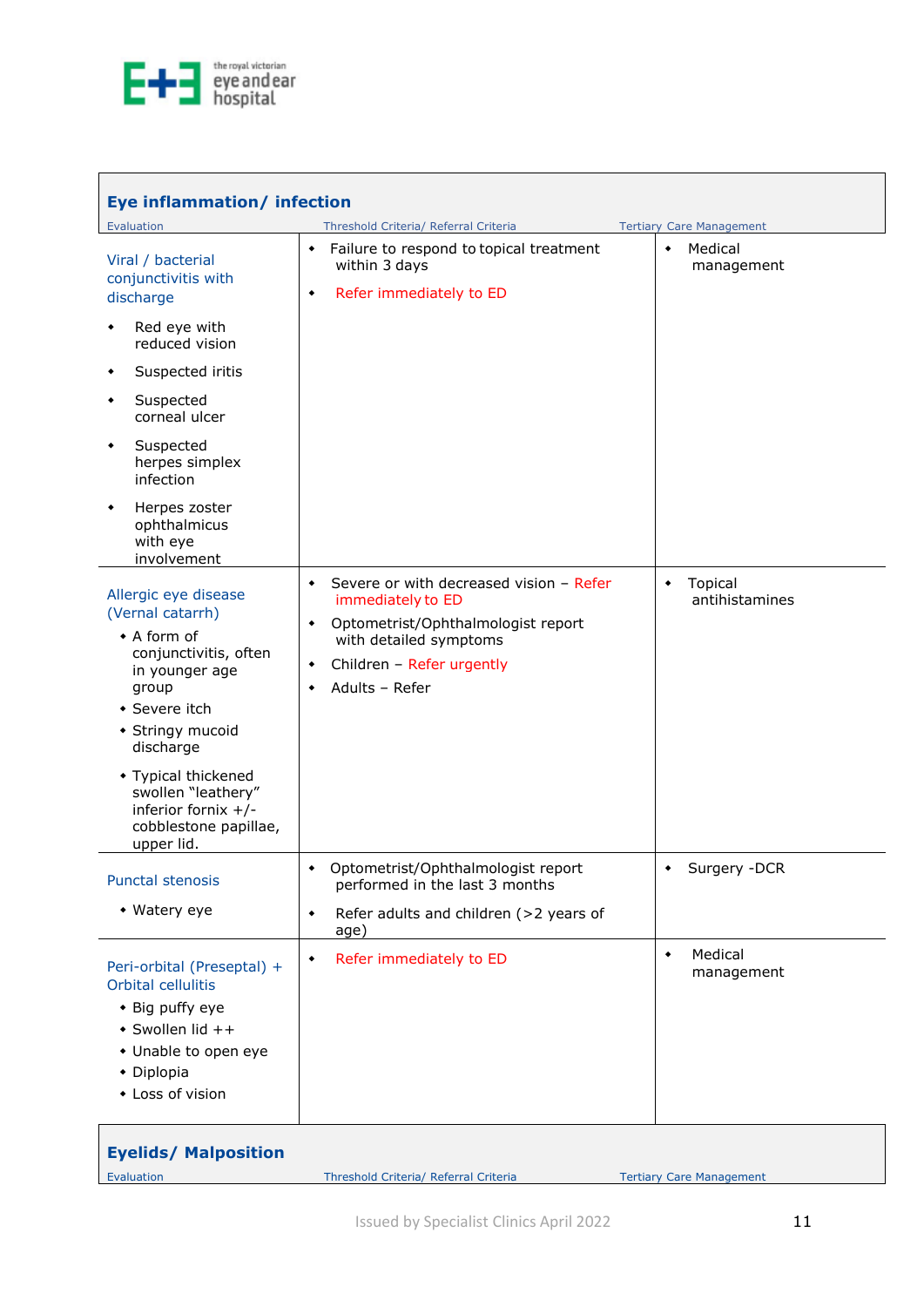

<span id="page-11-5"></span><span id="page-11-4"></span><span id="page-11-3"></span><span id="page-11-2"></span><span id="page-11-1"></span><span id="page-11-0"></span>

| Blepharospasm                                                                                                                               | Optometrist/Ophthalmologist report<br>٠<br>performed within last 3 months, specify<br>if:<br>Intermittent or constant<br>۰                                                                                                                 | Medical<br>$\bullet$<br>management                                                                                        |
|---------------------------------------------------------------------------------------------------------------------------------------------|--------------------------------------------------------------------------------------------------------------------------------------------------------------------------------------------------------------------------------------------|---------------------------------------------------------------------------------------------------------------------------|
| <b>Blepharitis</b><br>Severe and persistent<br>blepharitis with<br>corneal or lid changes<br>Longstanding not<br>responding to<br>treatment | Optometrist/Ophthalmologist report<br>٠<br>performed within last 3 months<br>detailing past treatment                                                                                                                                      | Medical<br>$\blacklozenge$<br>management                                                                                  |
| <b>Ectropion &amp; Entropion</b><br>• With corneal<br>involvement or lid<br>irritation<br>• Unmanageable pain<br>• Corneal damage           | Optometrist/Ophthalmologist report<br>performed within last 3 months                                                                                                                                                                       | Prevention of corneal<br>$\blacklozenge$<br>disease<br>Check for corneal<br>$\blacklozenge$<br>damage with<br>fluorescein |
| Excess eyelid skin<br>(Dermatochalasis)                                                                                                     | Obscuring line of sight (Excess skin of<br>٠<br>upper eyelids with skin resting on the<br>lashes in straight ahead gaze and<br>obscuring line of sight, as per MBS<br>definition 45617<br>٠                                                | Surgical<br>$\blacklozenge$<br>management                                                                                 |
| Ptosis<br>Drooping upper eyelid<br>Unilateral or Bilateral<br>With or without<br>neurological signs<br>Obscuring line of<br>sight           | Sudden onset and with diplopia (adult &<br>٠<br>children)- Refer urgently                                                                                                                                                                  | Diagnosis and<br>$\blacklozenge$<br>management of<br>underlying neurological<br>cause                                     |
| Chalazion/Stye<br>Chronic (>8 weeks)<br>which is non-<br>responsive to warm<br>compresses                                                   | For surgical excision<br>٠<br>Children:<br>٠<br>Duration >8/52 if over 7 years<br>$\circ$<br>old<br>>4-6/52 duration if under 7<br>$\circ$<br>years old (amblyogenic)<br>Infected and possible cellulitis- Refer<br>۰<br>immediately to ED | Surgical removal of<br>٠<br>chalazion                                                                                     |
| Lid lesions<br>BCC & SCC<br>Non-specific lid lesion                                                                                         | Non-specific lid lesion increasing in size,<br>$\blacklozenge$<br>changing colour -Refer urgently<br>Provide pathology report if available                                                                                                 | Surgical removal of<br>۰<br>cancerous and non-<br>cancerous lesions                                                       |
| Prosthesis                                                                                                                                  | Replacement of existing prosthesis will only<br>$\blacklozenge$                                                                                                                                                                            | Management of                                                                                                             |
|                                                                                                                                             | d by Spocialist Clinics April 2022                                                                                                                                                                                                         | 12                                                                                                                        |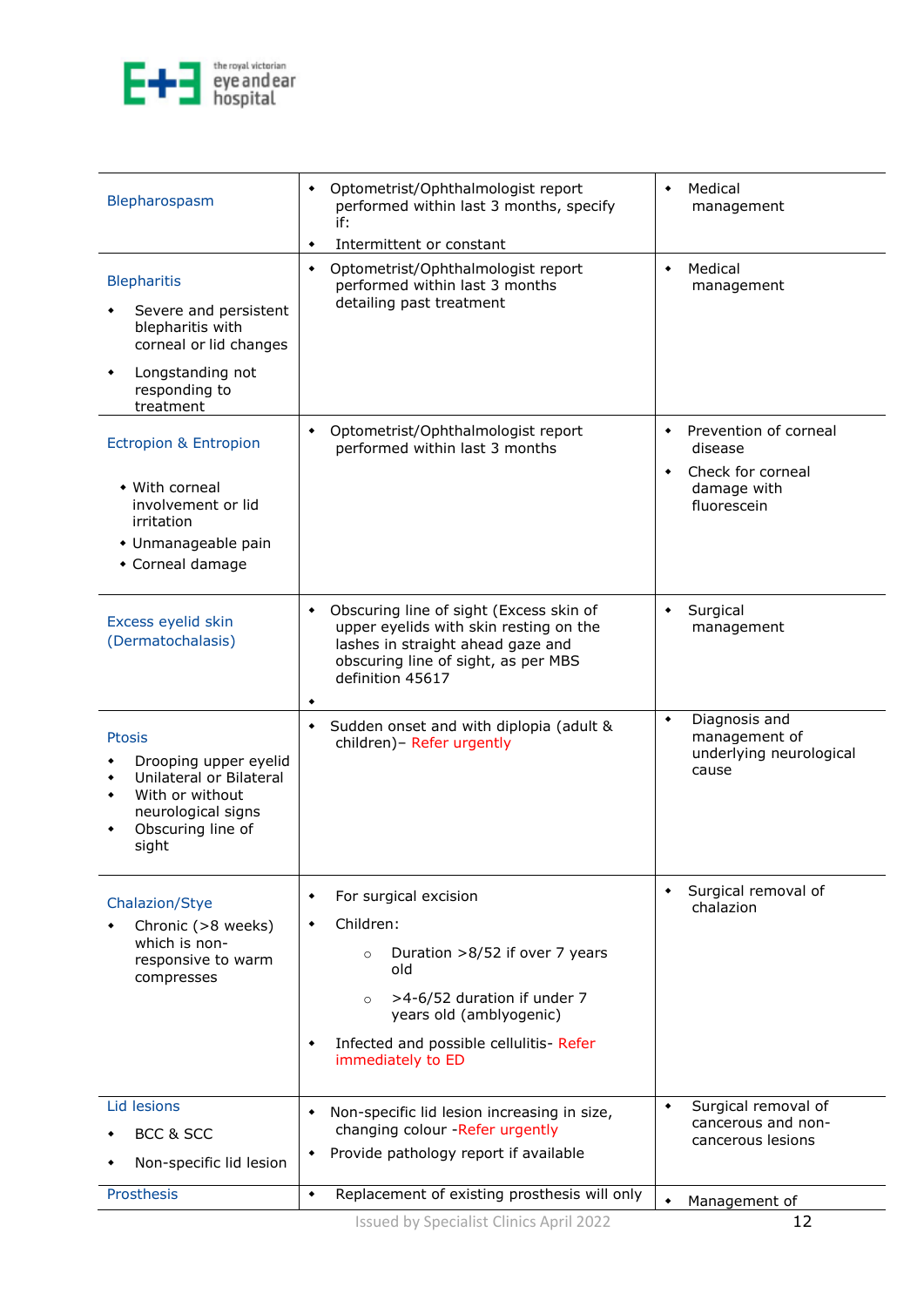

<span id="page-12-0"></span>

| <b>Eye pain/ Discomfort</b>                                                                                                                                    |                                                                                                                                                                                                                                                                                                                       |                                                                                          |
|----------------------------------------------------------------------------------------------------------------------------------------------------------------|-----------------------------------------------------------------------------------------------------------------------------------------------------------------------------------------------------------------------------------------------------------------------------------------------------------------------|------------------------------------------------------------------------------------------|
| Evaluation                                                                                                                                                     | Threshold Criteria/ Referral Guidelines                                                                                                                                                                                                                                                                               | <b>Tertiary Care Management</b>                                                          |
| <b>Corneal or Sub-Tarsal</b><br>Foreign Body<br>If unable to remove<br><b>FB</b>                                                                               | Refer immediately to ED<br>$\blacklozenge$                                                                                                                                                                                                                                                                            | Check for corneal<br>$\blacklozenge$<br>damage with<br>fluorescein<br>Management of<br>۰ |
| With rust ring                                                                                                                                                 |                                                                                                                                                                                                                                                                                                                       | pain and corneal<br>injury                                                               |
| <b>Contact Lens Wearer</b><br>Eye discomfort<br>Cease contact lens<br>wear                                                                                     | Pain and discomfort-refer immediately<br>$\blacklozenge$<br>to ED<br>Non-acute pain, mild irritation:<br>$\blacklozenge$<br>optometrist/ophthalmologist report<br>performed in the last 3 months                                                                                                                      | Management of<br>۰<br>pain<br>Prevention of vision<br>$\blacklozenge$                    |
| <b>Acute Angle Closure</b><br>Glaucoma                                                                                                                         |                                                                                                                                                                                                                                                                                                                       |                                                                                          |
| See Glaucoma                                                                                                                                                   |                                                                                                                                                                                                                                                                                                                       |                                                                                          |
| <b>Corneal Ulcer</b>                                                                                                                                           | Refer immediately to ED<br>$\blacklozenge$                                                                                                                                                                                                                                                                            | Treatment of ulcer<br>$\blacklozenge$<br>to manage pain<br>and improve vision            |
| Proptosis<br>• Acute, chronic,<br>endocrine<br>associated<br>• Red eye with pain<br>• Pain on eye<br>movements with<br>reduction of vision<br>• Orbital Masses | Sudden onset: Refer immediately to ED<br>$\blacklozenge$<br>With loss of vision: Refer urgently<br>$\blacklozenge$<br>In presence of Thyroid Eye Disease<br>$\blacklozenge$<br>Acute pain Refer urgently<br>$\circ$<br>Inactive non-inflammatory<br>$\circ$<br>Include imaging report if available<br>$\blacklozenge$ | Emergency<br>$\blacklozenge$<br>treatment to<br>prevent vision loss                      |
| <b>Optic Neuritis</b><br>Pain on eye<br>movements with<br>reduction of vision                                                                                  | Refer immediately to ED<br>$\bullet$                                                                                                                                                                                                                                                                                  | Emergency medical<br>۰<br>treatment to<br>prevent vision loss                            |

ᄀ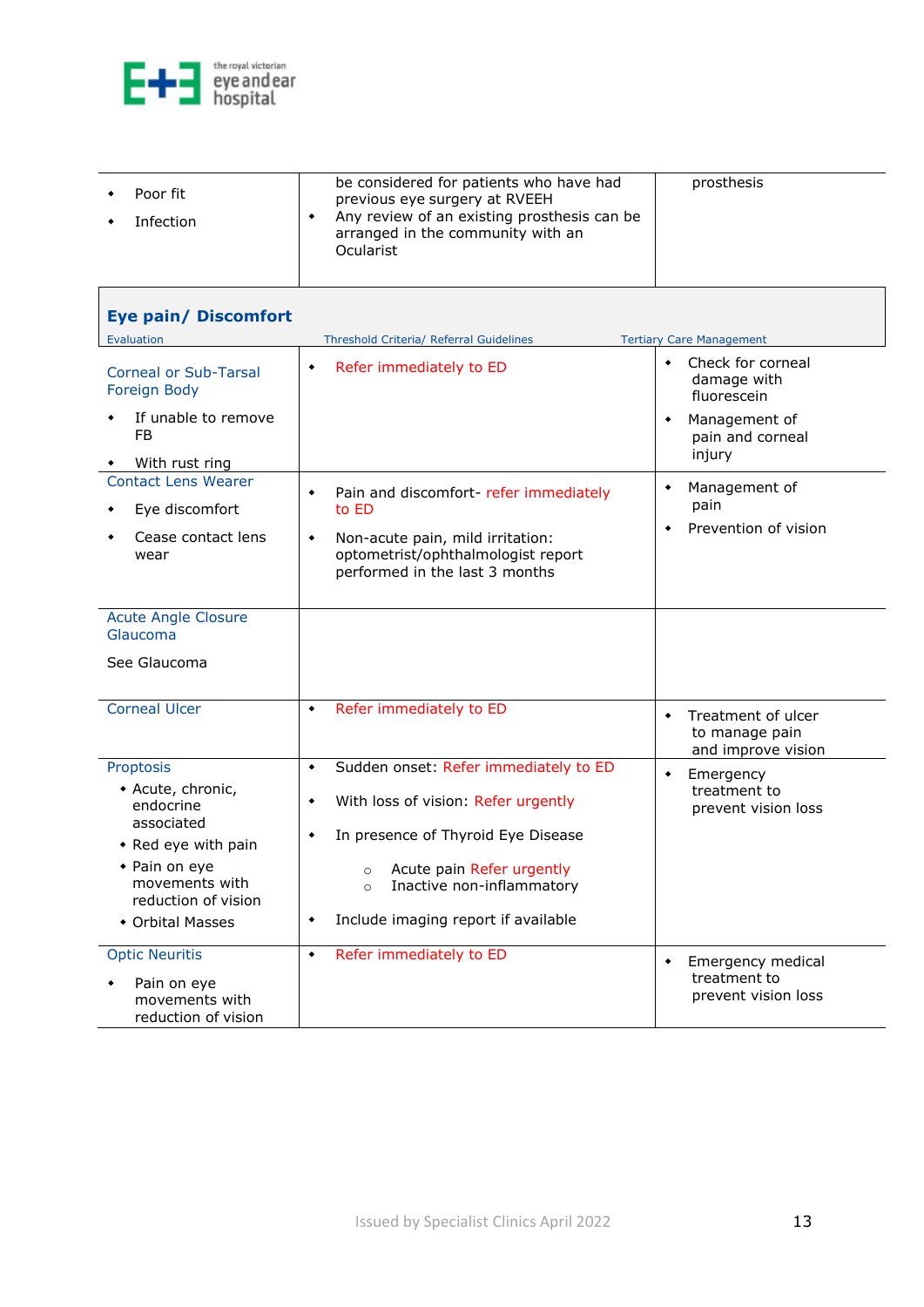

<span id="page-13-8"></span><span id="page-13-7"></span><span id="page-13-6"></span><span id="page-13-5"></span><span id="page-13-4"></span><span id="page-13-3"></span><span id="page-13-2"></span><span id="page-13-1"></span><span id="page-13-0"></span>

|                                                                                                                                                                                                                                                                                                                                                                                                                                                                                                                                                              | <b>Tertiary Care Management</b>                                                                                                                                                                                                                                         |
|--------------------------------------------------------------------------------------------------------------------------------------------------------------------------------------------------------------------------------------------------------------------------------------------------------------------------------------------------------------------------------------------------------------------------------------------------------------------------------------------------------------------------------------------------------------|-------------------------------------------------------------------------------------------------------------------------------------------------------------------------------------------------------------------------------------------------------------------------|
| Optometrist/ ophthalmologist report<br>٠<br>performed within the last 3 months                                                                                                                                                                                                                                                                                                                                                                                                                                                                               | Electrodiagnostic<br>$\blacklozenge$<br>testing to confirm<br>diagnosis                                                                                                                                                                                                 |
| testing/genetic family planning - Refer<br>urgently                                                                                                                                                                                                                                                                                                                                                                                                                                                                                                          | Genetic investigation to<br>$\blacklozenge$<br>confirm diagnosis and<br>heritability of disease                                                                                                                                                                         |
|                                                                                                                                                                                                                                                                                                                                                                                                                                                                                                                                                              | Genetic counselling<br>٠                                                                                                                                                                                                                                                |
| Optometrist/ophthalmologist report<br>۰<br>performed within the last 3 months                                                                                                                                                                                                                                                                                                                                                                                                                                                                                | Electrodiagnostic<br>٠<br>testing to confirm<br>diagnosis                                                                                                                                                                                                               |
|                                                                                                                                                                                                                                                                                                                                                                                                                                                                                                                                                              | Genetic investigation to<br>٠<br>confirm diagnosis and<br>heritability of disease                                                                                                                                                                                       |
|                                                                                                                                                                                                                                                                                                                                                                                                                                                                                                                                                              | Genetic counselling                                                                                                                                                                                                                                                     |
|                                                                                                                                                                                                                                                                                                                                                                                                                                                                                                                                                              |                                                                                                                                                                                                                                                                         |
|                                                                                                                                                                                                                                                                                                                                                                                                                                                                                                                                                              | <b>Tertiary Care Management</b>                                                                                                                                                                                                                                         |
| Optometrist/ophthalmologist report<br>$\blacklozenge$<br>including VA, refraction, IOP,<br>gonioscopy, pachymetry, visual fields &<br>disc assessment performed in the last<br>3 months<br>o Glaucoma with evidence of progression<br>o Uncontrolled IOP/> 26 mmHg<br>- Refer urgently<br>o Narrow Angles<br>Provide if available:<br>٠<br>Optical coherence tomography (OCT)<br>$\circ$<br>including retinal never fiber layer<br>results<br>Optic disc photos<br>$\circ$<br>If the person identifies as Aboriginal or<br>$\circ$<br>Torres Strait Islander | Control of the IOP<br>٠<br>with:<br>⊙ Eye drops<br>o Laser treatment<br>o Surgical treatment<br>Prophylactic Iridotomy<br>o To prevent acute<br>angle closure<br>glaucoma<br>○ Co-management<br>with community<br>providers where<br>possible/clinically<br>appropriate |
| Refer immediately to ED<br>۰                                                                                                                                                                                                                                                                                                                                                                                                                                                                                                                                 | Emergency medical<br>٠<br>management                                                                                                                                                                                                                                    |
|                                                                                                                                                                                                                                                                                                                                                                                                                                                                                                                                                              | <b>Threshold Criteria/Referral Guidelines</b><br>Where patient is requesting genetic<br>۰<br>Threshold Criteria/ Referral Guidelines                                                                                                                                    |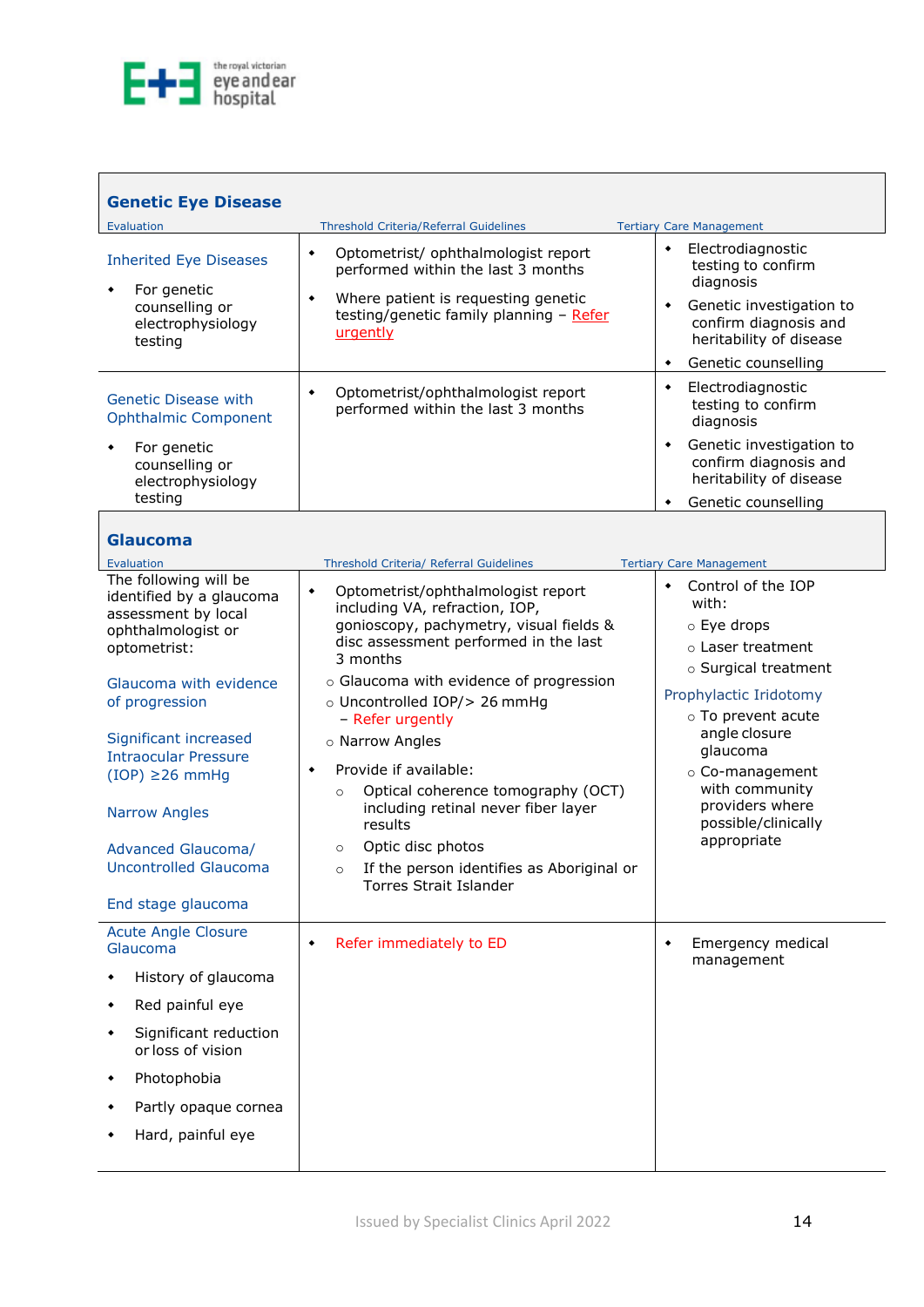

<span id="page-14-0"></span>

| <b>Ophthalmological Headache</b>                                                                                                                                                                                                                     |                                                                                                                                                                                          |                                                                                 |
|------------------------------------------------------------------------------------------------------------------------------------------------------------------------------------------------------------------------------------------------------|------------------------------------------------------------------------------------------------------------------------------------------------------------------------------------------|---------------------------------------------------------------------------------|
| Evaluation<br>Raised intracranial<br>pressure<br>$\bullet$ +/- Neurological<br>signs/symptoms<br>(proptosis, diplopia,<br>visual disturbance)<br>Headache<br>٠                                                                                       | <b>Threshold Criteria/Referral Guidelines</b><br>Refer immediately to ED<br>$\blacklozenge$                                                                                              | <b>Tertiary Care Management</b><br>Emergency medical<br>$\bullet$<br>management |
| Giant cell arteritis and<br>other vascular disease<br>Immediate<br>discussion with<br>ophthalmologist<br>for acute sight<br>threatening giant<br>cell arteritis is<br>mandatory<br>Immediate<br>٠<br>ESR/CRP/FBE (no<br>need to wait for<br>results) | With vison loss: Refer to ED<br>$\blacklozenge$<br>immediately<br>If pathology is suspected with<br>$\blacklozenge$<br>confirmatory signs/symptoms and<br>raised ESR/CRP- Refer urgently | Emergency medical<br>۰<br>management                                            |
| Headache with Ocular<br>Pathology<br>Associated with:<br>Diplopia<br>٠<br>Loss pf vison<br>٠<br>Swollen optic nerve<br>٠<br>(papilloedema)                                                                                                           | Refer immediately to ED<br>۰                                                                                                                                                             |                                                                                 |

#### <span id="page-14-1"></span>**Retinal Disorders**

If available, email an OCT with the patient's name and date of birth on the image for all referrals for macular conditions to **vruelectronicimages@eyeandear.org.au** Please ensure you have the patient's consent to email the image.

| Evaluation                                 | <b>Threshold Criteria/Referral Guidelines</b>                                                         | <b>Tertiary Care Management</b> |
|--------------------------------------------|-------------------------------------------------------------------------------------------------------|---------------------------------|
| Epiretinal membrane                        | Optometrist/ ophthalmologist report<br>٠<br>performed within the last 3 months                        | Surgical management             |
| Distorted vision                           | Symptomatic and VA $\leq 6/12$<br>٠                                                                   |                                 |
|                                            | With traction, for possible surgery<br>٠                                                              |                                 |
|                                            | Include OCT (colour) report if available<br>٠<br>via email to<br>vruelectronicimages@eyeandear.org.au |                                 |
| Macular hole                               | Optometrist/ophthalmologist report<br>٠                                                               | Surgical management             |
| Partial thickness<br><b>Full thickness</b> | performed within last 3 months                                                                        |                                 |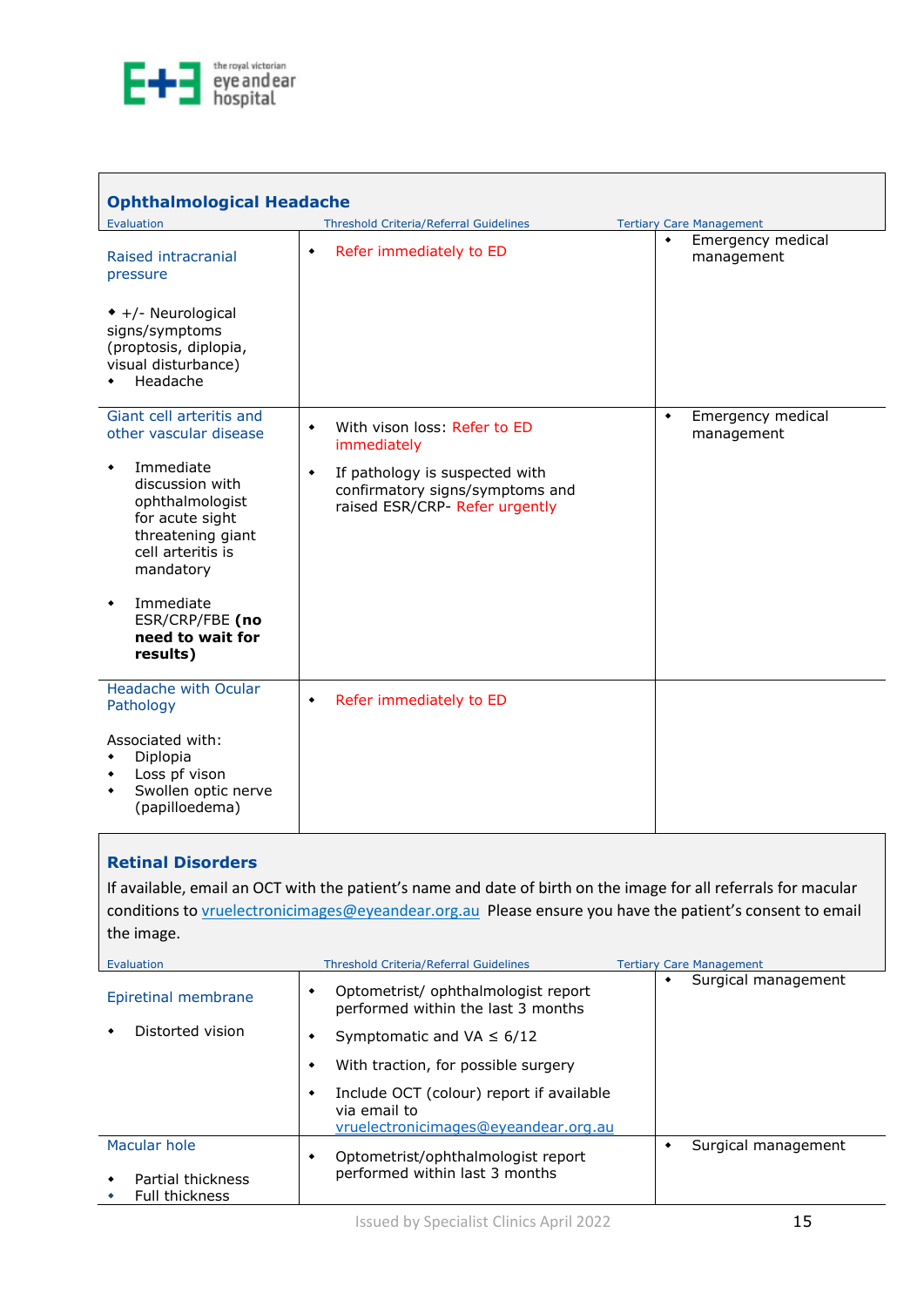

<span id="page-15-0"></span>

|                                                    | Include OCT (colour) report if available<br>٠<br>via email<br>vruelectronicimages@eyeandear.org.au    |                                                                              |
|----------------------------------------------------|-------------------------------------------------------------------------------------------------------|------------------------------------------------------------------------------|
| <b>Retinal Vein occlusion</b>                      |                                                                                                       | Medical management<br>۰                                                      |
| Central<br><b>Branch</b>                           | Optometrist/ophthalmologist report<br>٠<br>performed within last 3 months- Refer<br>urgently          |                                                                              |
|                                                    | ٠                                                                                                     |                                                                              |
| <b>Retinal Artery Occlusion</b>                    | Refer immediately to ED<br>٠                                                                          | Medical management                                                           |
| Central<br><b>Branch</b>                           |                                                                                                       |                                                                              |
| Retinitis Pigmentosa                               | Optometrist/ophthalmologist report<br>۰                                                               | Electrodiagnostic<br>٠                                                       |
| Suspected                                          | performed within last 3 months                                                                        | testing to confirm<br>diagnosis                                              |
| <b>Vitreous Haemorrhage</b>                        | Optometrist/ophthalmologist report<br>٠<br>performed within last 3 months                             | Surgical management<br>٠                                                     |
|                                                    | Know diabetic retinopathy post PRP<br>٠<br>laser- Refer urgently                                      |                                                                              |
|                                                    | New vitreous haemorrhage - no<br>٠<br>previous history- Refer immediately to<br>ED                    |                                                                              |
|                                                    | Include OCT (colour) report if available<br>٠<br>via email to<br>vruelectronicimages@eyeandear.org.au |                                                                              |
| <b>Central Serous</b>                              |                                                                                                       |                                                                              |
| Retinopathy                                        | Optometrist/Ophthalmologist report<br>٠<br>performed within last 3 months                             | Medical management<br>۰                                                      |
| Distorted central<br>vision<br>Amsler grid changes | New onset- Refer urgently<br>٠                                                                        |                                                                              |
|                                                    |                                                                                                       |                                                                              |
| <b>Choroidal Naevus</b>                            | Optometrist/ ophthalmologist report<br>٠<br>performed within last 3 months                            | Monitoring of lesion<br>$\blacklozenge$                                      |
|                                                    | Raised-Refer urgently<br>٠                                                                            |                                                                              |
| Intraocular melanoma                               | Optometrist/ophthalmologist report<br>٠<br>performed within last 3 months                             | Surgical and medical<br>۰<br>treatment for the<br>preservation of vision and |
|                                                    | Refer urgently<br>٠                                                                                   | the prevention of<br>metastatic disease                                      |
| <b>Strabismus (Squint)</b>                         |                                                                                                       |                                                                              |
| Evaluation                                         | Threshold Criteria/ Referral Guidelines                                                               | <b>Tertiary Care Management</b><br>Surgical management of<br>۰               |
| Strabismus (Squint)/<br><b>Ocular Misalignment</b> | Optometrist/Ophthalmologist report<br>٠<br>performed within last 3 months                             | ocular misalignments                                                         |
| Amblyopia (lazy                                    | Adults/ Children sudden onset - Refer<br>٠<br>urgently                                                | Monitored occlusion<br>therapy to treat                                      |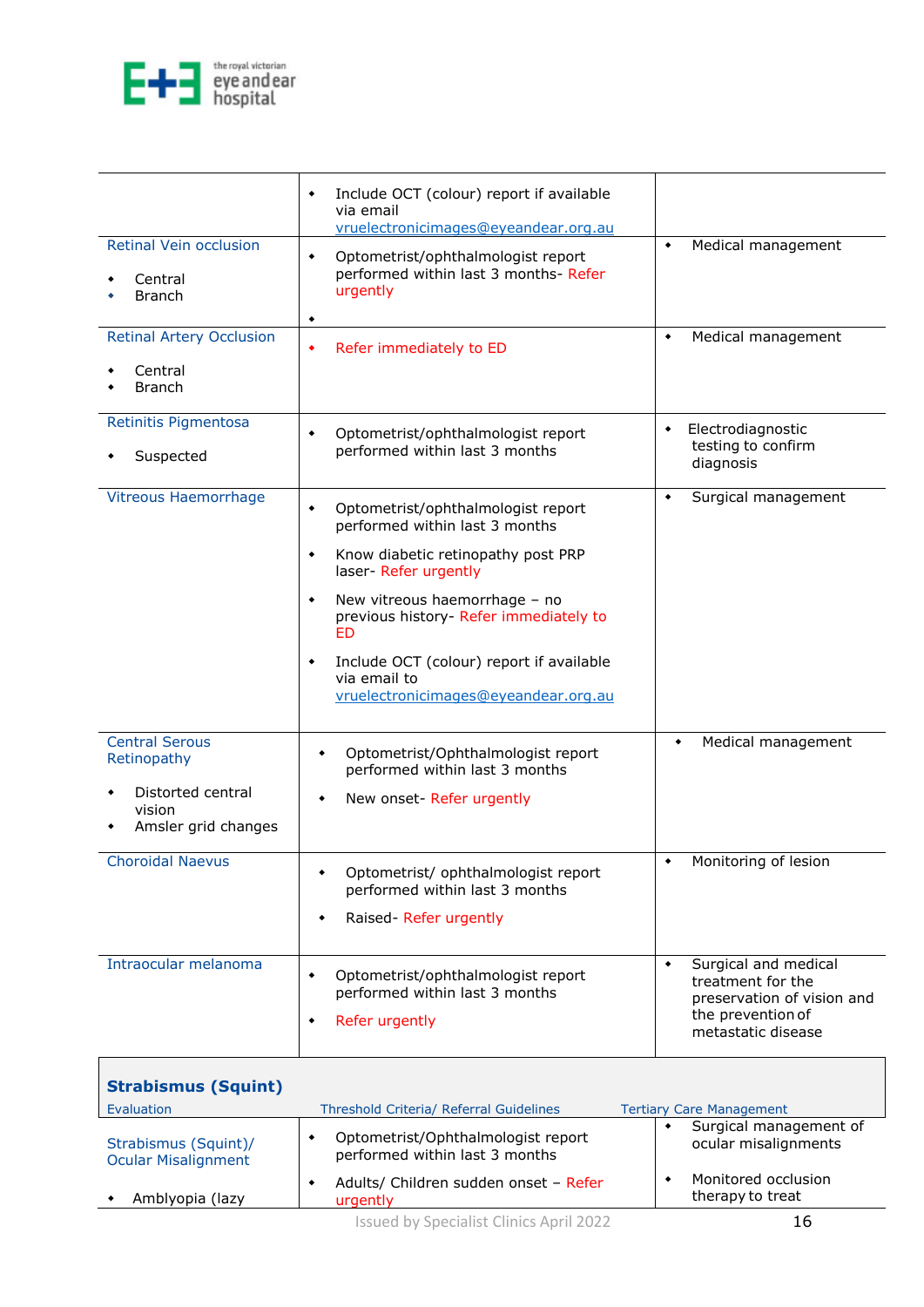

<span id="page-16-0"></span> $\overline{\phantom{a}}$ 

| eye), diplopia and<br>thyroid eye disease<br>Adults and<br>children with<br>developmental,<br>neurological and<br>other problems.<br>Esotropia (ET)<br>(convergent)<br>Exotropia (XT)<br>(divergent)<br>Thyroid Eye<br>Disease (TED) /<br>Thyroid<br>Associated<br>Ophthalmopathy<br>(TAO) | Children with amblyogenic conditions<br>$\blacklozenge$<br>(e.g. Strabismus, anisometropia) under<br>the age of $8$ – Refer urgently<br>Children (8-18 years) with longstanding<br>٠<br>squint<br>Adults longstanding squint for<br>٠<br>consideration of surgery | amblyopia in children<br>Prescription of prism aids<br>٠<br>to reduce or eliminate<br>double vision. |
|--------------------------------------------------------------------------------------------------------------------------------------------------------------------------------------------------------------------------------------------------------------------------------------------|-------------------------------------------------------------------------------------------------------------------------------------------------------------------------------------------------------------------------------------------------------------------|------------------------------------------------------------------------------------------------------|
| Nerve Palsies                                                                                                                                                                                                                                                                              |                                                                                                                                                                                                                                                                   |                                                                                                      |

| <b>Trauma</b>                                                                                                                      |                                                                         |                                                                                                                 |
|------------------------------------------------------------------------------------------------------------------------------------|-------------------------------------------------------------------------|-----------------------------------------------------------------------------------------------------------------|
| Evaluation                                                                                                                         | Threshold Criteria/ Referral Guidelines                                 | <b>Tertiary Care Management</b>                                                                                 |
| Adnexal (lid) trauma<br><b>Full thickness</b><br>lacerations of the<br>upper lid<br>Suspected canalicular<br>or levator disruption | Refer immediately to ED<br>٠                                            | Surgical repair of<br>$\bullet$<br>damage caused by<br>trauma to maintain<br>functional anatomical<br>integrity |
| <b>Blunt trauma</b><br>Hyphema<br>٠<br>Traumatic mydriasis<br>Loss of vision                                                       | Refer immediately to ED                                                 | Medical management<br>۰                                                                                         |
| <b>Chemical burns</b>                                                                                                              | Provide History (acid, alkali, other)<br>۰                              | pH neutralisation of<br>$\bullet$<br>ocular surfaces                                                            |
| Irrigate all chemical<br>injuries immediately<br>for at least 10 mins<br>with Saline,<br>Hartmann's solution<br>or Water           | Phototoxic burns/UV burns_Refer<br>$\blacklozenge$<br>immediately to ED | Management of<br>$\bullet$<br>resulting injury                                                                  |
| Contact lens wearer                                                                                                                | If acute, or associated ulcer - Refer<br>۰<br>immediately to ED         | Medical management<br>$\bullet$                                                                                 |
| Foreign bodies                                                                                                                     | Refer immediately to ED<br>۰                                            | Removal of foreign body<br>$\bullet$                                                                            |
| • Within pupil zone<br>• Under upper eyelid<br>• If difficult,<br>incomplete or<br>unable to                                       |                                                                         | Management of<br>٠<br>wound/injury                                                                              |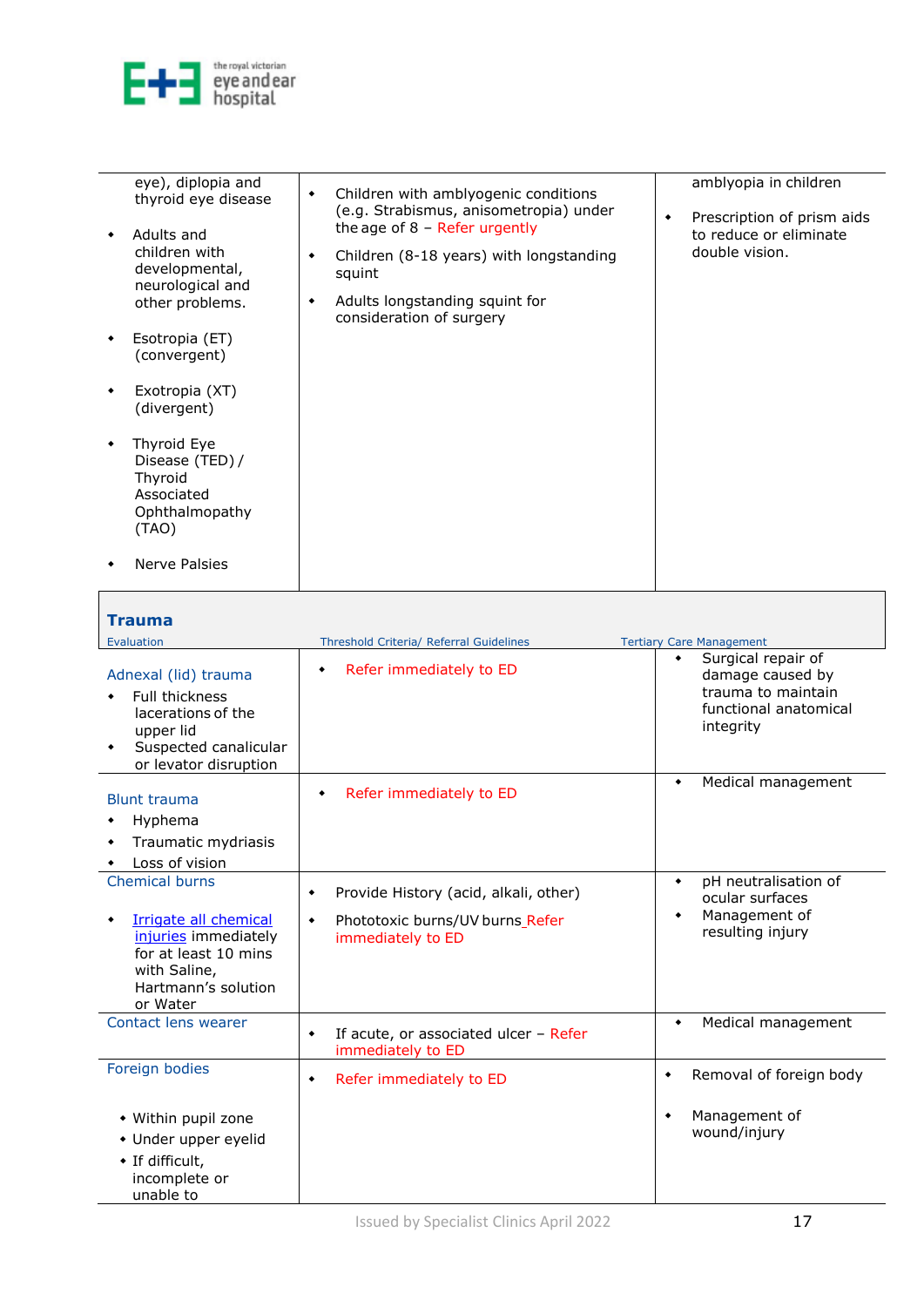

| remove<br>• If pain persists or<br>increases<br>• Intra-ocular<br>• If in doubt                                                                                                                                                             |                                                                                                                                                                                                                                                            |                                                                                                                                                                                                                                                     |
|---------------------------------------------------------------------------------------------------------------------------------------------------------------------------------------------------------------------------------------------|------------------------------------------------------------------------------------------------------------------------------------------------------------------------------------------------------------------------------------------------------------|-----------------------------------------------------------------------------------------------------------------------------------------------------------------------------------------------------------------------------------------------------|
| Globe Rupture,<br>Penetrating Injury,<br>suspected Intra-Ocular<br>Foreign Body                                                                                                                                                             | Refer immediately to ED                                                                                                                                                                                                                                    | Surgical repair                                                                                                                                                                                                                                     |
| Orbital fracture<br>Recent                                                                                                                                                                                                                  | Refer immediately to ED<br>٠<br>With known orbital wall fracture not<br>۰<br>yet treated- Refer urgently<br>For diplopia assessment (With orbital<br>$\blacklozenge$<br>wall fracture already treated)<br>Provide imaging report (CT scan) if<br>available | Surgical repair of<br>$\blacklozenge$<br>fractures and removal of<br>entrapped orbital<br>contents                                                                                                                                                  |
| Retinal<br>Detachments/Tears                                                                                                                                                                                                                | Refer immediately to ED<br>٠                                                                                                                                                                                                                               | Surgical or laser<br>$\bullet$<br>management of the<br>detachment/ tear                                                                                                                                                                             |
| • Sudden unilateral loss<br>of vision<br>• With or without<br>preceding<br>floaters or<br>flashes<br>• History of trauma<br>• History of<br>severe short-<br>sightedness<br>• A "veil" over the<br>vision                                   |                                                                                                                                                                                                                                                            |                                                                                                                                                                                                                                                     |
| <b>SYMPTOMS</b>                                                                                                                                                                                                                             |                                                                                                                                                                                                                                                            |                                                                                                                                                                                                                                                     |
| <b>Diplopia</b><br>Evaluation                                                                                                                                                                                                               | Threshold Criteria/ Referral Guidelines                                                                                                                                                                                                                    | <b>Tertiary Care Management</b>                                                                                                                                                                                                                     |
| Diplopia<br>• strabismus,<br>amblyopia (lazy<br>eye), diplopia and<br>thyroid eye disease<br>• Adults and<br>children with<br>developmental,<br>neurological and<br>other problems.<br>• Esotropia (ET)<br>(convergent)<br>• Exotropia (XT) | Optometrist/Ophthalmologist report<br>٠<br>performed within last 3 months<br>Adults, sudden inset- Refer urgently<br>۰<br>Children with amblyogenic conditions<br>٠<br>(e.g. strabismus, anisometropia)<br>under the age of $8$ – Refer urgently           | Surgical<br>$\blacklozenge$<br>management of<br>ocular<br>misalignments<br>Monitored occlusion<br>$\blacklozenge$<br>therapy to treat<br>amblyopia in<br>children<br>Prescription of<br>٠<br>prism aids to<br>reduce or eliminate<br>double vision. |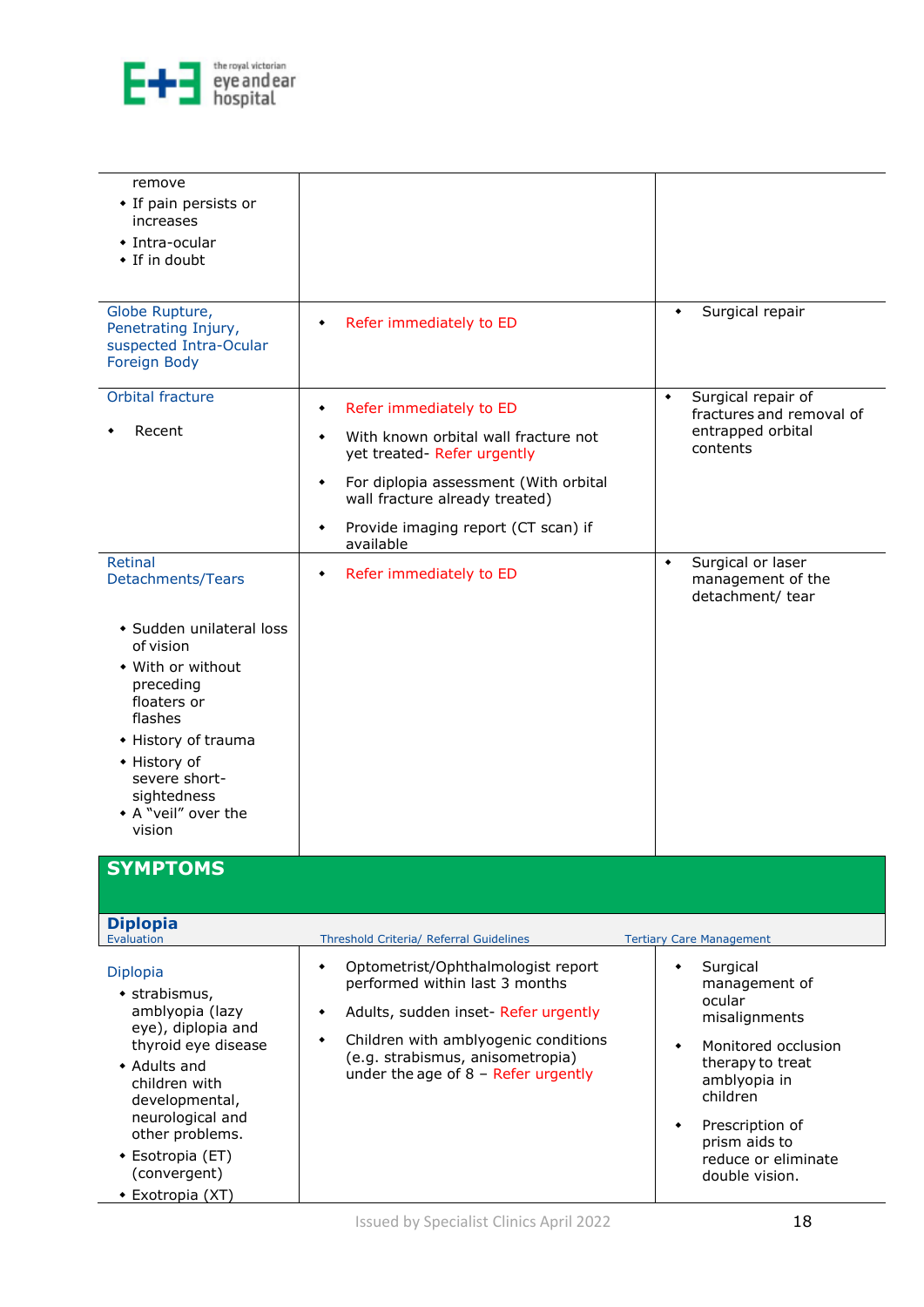

 $\overline{\phantom{a}}$ 

| (divergent)                                                                                          |  |
|------------------------------------------------------------------------------------------------------|--|
| • Thyroid Eye<br>Disease (TED) /<br>Thyroid Associated<br>Ophthalmopathy<br>(TAO)<br>• Nerve Palsies |  |
|                                                                                                      |  |

| <b>Eye infections/inflammations</b>                                                                                                                                                                                                                                             |                                                                                                                                                                                         |                                 |
|---------------------------------------------------------------------------------------------------------------------------------------------------------------------------------------------------------------------------------------------------------------------------------|-----------------------------------------------------------------------------------------------------------------------------------------------------------------------------------------|---------------------------------|
| Evaluation                                                                                                                                                                                                                                                                      | <b>Threshold Criteria/ Referral Guidelines</b>                                                                                                                                          | <b>Tertiary Care Management</b> |
| Red Painful +/Watery Eye<br>If any of the<br>following occur:<br>• Fluorescein dye<br>inserted in the eye<br>cannot be blown<br>from the nose after<br>five minutes<br>• Photophobia/redness<br>• Hazy and enlarged<br>cornea<br>• Frank suppuration<br>• Excessive lacrimation | Acquired - Refer immediately to ED<br>Long standing inflammation not<br>٠<br>responsive to treatment"<br>Optometrist/ ophthalmologist report<br>٠<br>performed within the last 3 months | Medical management<br>٠         |
|                                                                                                                                                                                                                                                                                 |                                                                                                                                                                                         |                                 |

<span id="page-18-2"></span><span id="page-18-1"></span><span id="page-18-0"></span>

| <b>Eye pain/ Discomfort</b>                                                                                                                       |                                                                                                                                                                             |                                                                                            |
|---------------------------------------------------------------------------------------------------------------------------------------------------|-----------------------------------------------------------------------------------------------------------------------------------------------------------------------------|--------------------------------------------------------------------------------------------|
| Evaluation                                                                                                                                        | Threshold Criteria/ Referral Guidelines                                                                                                                                     | <b>Tertiary Care Management</b>                                                            |
| Dry eye<br>• Associated with known<br>Sjogren's syndrome<br>• Conjunctival<br>inflammatory<br>condition<br>• With ocular<br>pemphigoid            | Optometrist/ophthalmologist report<br>٠<br>performed within last 3 months<br>Painful and unresponsive to sustained<br>٠<br>lubrication over 2/52                            | Management of ocular<br>۰<br>discomfort<br>Prevention of secondary<br>۰<br>corneal disease |
| Red eye with constant<br>pain                                                                                                                     | Refer immediately to ED<br>٠                                                                                                                                                | Emergency management<br>۰                                                                  |
| <b>Visual Disturbance/ Vision Loss (non-cataract)</b><br>Evaluation<br>Threshold Criteria/ Referral Guidelines<br><b>Tertiary Care Management</b> |                                                                                                                                                                             |                                                                                            |
| Sudden loss of vision<br>• With/without pain on<br>eye movements                                                                                  | Refer immediately to ED<br>٠                                                                                                                                                |                                                                                            |
| <b>Blurred vision</b>                                                                                                                             | With red eye - Refer immediately to ED<br>٠<br>With headache - Refer urgently<br>٠<br>Idiopathic- optometrist/ophthalmologist<br>٠<br>report performed within last 3 months | Medical management<br>۰                                                                    |
|                                                                                                                                                   |                                                                                                                                                                             |                                                                                            |